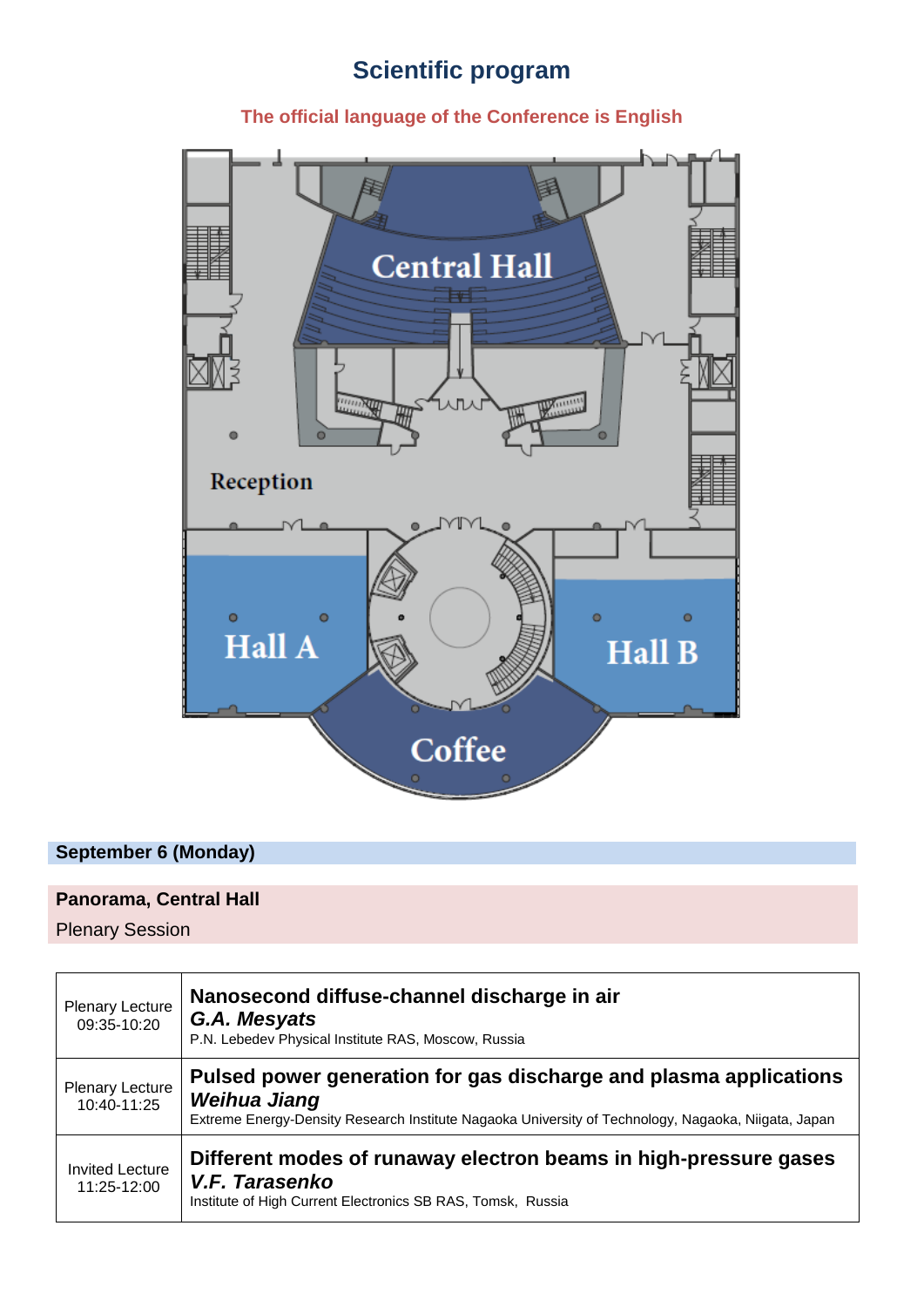## **Panorama, Hall A**

Section 1. Oral Session 1 (OS-1-1) 13.30-15.35

|   | Invited<br>report | Runaway electron flows in magnetized coaxial gas diodes<br>M.I. Yalandin, G.A. Mesyats, N.M. Zubarev, S.A. Shunaylov, V.G. Shpak,<br>K.A. Sharypov<br>Institute of Electrophysics UB RAS, Ekaterinburg, Russia                                                                                                         |
|---|-------------------|------------------------------------------------------------------------------------------------------------------------------------------------------------------------------------------------------------------------------------------------------------------------------------------------------------------------|
| 2 | Oral              | Subnanosecond breakdown of air-insulated coaxial line initiated by runaway<br>electrons in the presence of strong axial magnetic field<br>S.A. Shunaylov, G.A. Mesyats, N.M. Zubarev, E.A. Osipenko, K.A. Sharypov,<br>V.G. Shpak, M.I. Yalandin                                                                       |
|   |                   | Institute of Electrophysics UB RAS, Ekaterinburg, Russia                                                                                                                                                                                                                                                               |
| 3 | Oral              | Study of the generation of runaway electrons with reference to the<br>formation of a streamer in a sharply inhomogeneous electric field<br>D. Beloplotov, V.F. Tarasenko, V. Shklyaev, D.A. Sorokin<br>Institute of High Current Electronics SB RAS, Tomsk, Russia                                                     |
| 4 | Oral              | Features of the ionization wave development preceding the breakdown in a<br>long capillary tube surrounded by a continuous or sectioned electrode<br>Yu.S Akishev, V.B. Karalnik, A.V. Petryakov<br>State Research Center of Russian Federation Troitsk Istitute for Innovation and Fusion Research, Moscow,<br>Russia |
| 5 | Oral              | Simulation of negative corona discharge in atmospheric air: from mode of<br>trichel pulses to stationary discharge<br>A.O Kokovin, A.V. Kozyrev, V.Y. Kozhevnikov<br>Institute of High Current Electronics SB RAS, Tomsk, Russia                                                                                       |

## **Panorama, Hall B**

Section 2. Oral Session 1 (OS-2-1) 13.30-15.35

|   | Invited | Ti-W surface alloys synthetized by PVD-LEHCEB and oxidized by PEO           |
|---|---------|-----------------------------------------------------------------------------|
|   | report  | F. Morini, A. Palmeri, S. Franz, A. Vicenzo, M. Bestetti                    |
|   |         | Politecnico di Milano, Milano, Italy                                        |
|   |         | Structure and mechanical properties of stainless-steel specimens, made by   |
|   |         | additive method, after pulsed electron beam treatment                       |
| 2 | Oral    | A.D. Teresov, Yu.H. Akhmadeev, E.A. Petrikova, O.V. Krysina, Yu.F. Ivanov,  |
|   |         | G.V.Semenov                                                                 |
|   |         | Institute of High Current Electronics SB RAS, Tomsk, Russia                 |
|   |         | Formation of a Cr-Zr surface alloy using a low-energy high-current electron |
|   | Oral    | beam                                                                        |
| 3 |         | A.B. Markov, E.V. Yakovlev, A.V. Solovev, E.A. Pesterev, M.S. Slobodyan,    |
|   |         | V.I. Petrov                                                                 |
|   |         | Tomsk Scientific Centre SB RAS, Tomsk, Russia                               |
| 4 |         | Processing of the titanium alloy by high-speed steel tools with combine     |
|   | Oral    | surface treatment                                                           |
|   |         | S.V. Fedorov, Tet Oo, E. S. Mustafaev                                       |
|   |         | Moscow State University of Technology «STANKIN», Moscow, Russia             |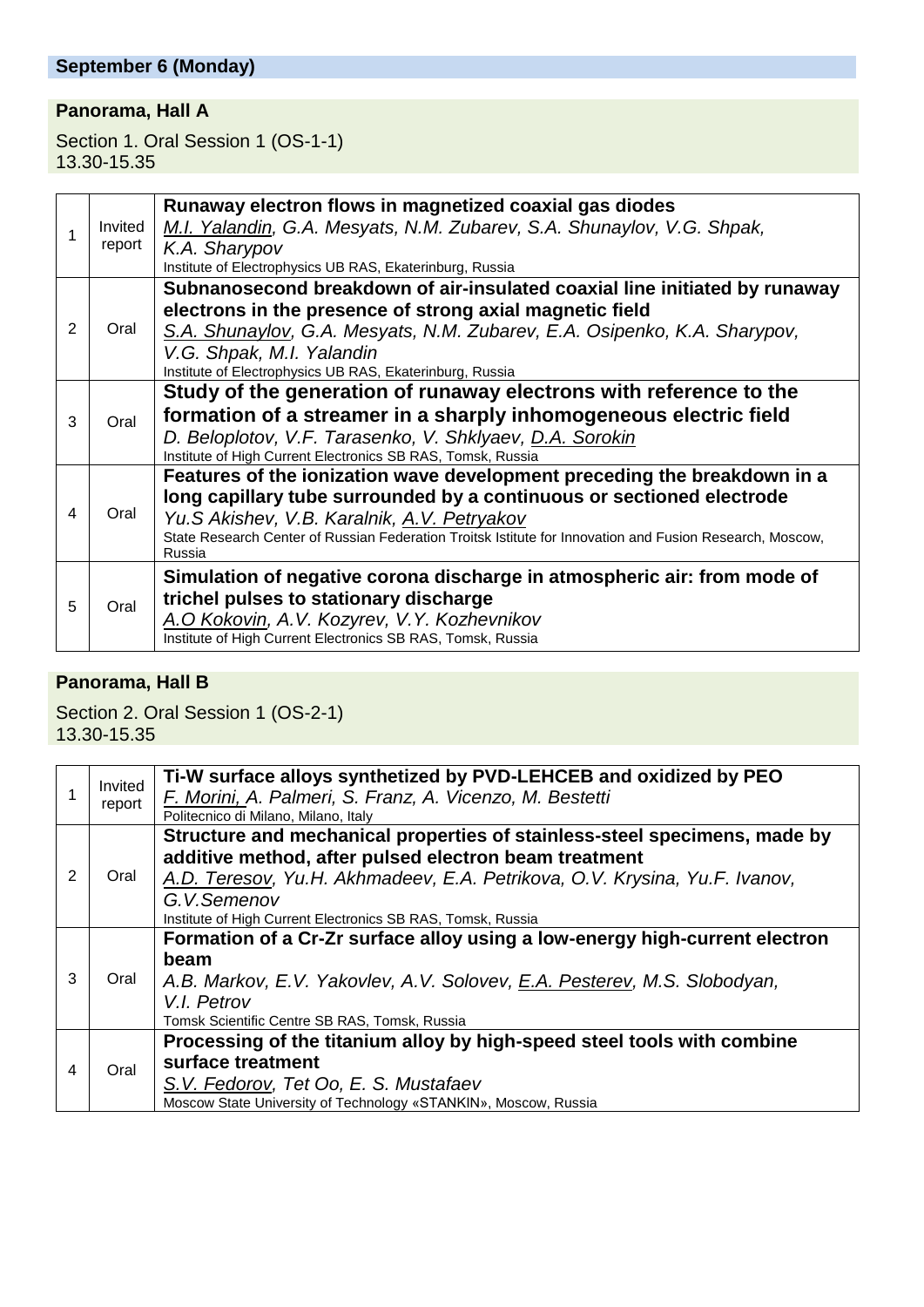## **September 6 (Monday)**

## **Panorama, Hall A**

Section 4. Oral Session 1 (OS-4-1) 15.55-18.00

|   | Invited<br>report | Generation of ion and electron beams and plasma flows in special conditions<br>with "extreme" parameters and some examples of its applications<br>E.M. Oks<br>High Current Electronics Institute SB RAS, Tomsk, Russia                                                                        |
|---|-------------------|-----------------------------------------------------------------------------------------------------------------------------------------------------------------------------------------------------------------------------------------------------------------------------------------------|
| 2 | Oral              | Influence of accelerating gap configuration on parameters of a forevacuum<br>plasma-cathode source of pulsed electron beam<br>A.V. Kazakov, A.V. Medovnik, E.M. Oks, N.A. Panchenko<br>Tomsk State University of Control Systems and Radioelectronics, Tomsk, Russia                          |
| 3 | Oral              | Efficiency of electron beam extraction to the ambient atmosphere in an<br>electron accelerator based on ion-electron emission<br>S. Yu. Doroshkevich, M.S. Vorobyov, M.S. Torba, N.N. Koval, S.A. Sulakshin,<br>V.A. Levanisov<br>Institute of High Current Electronics SB RAS, Tomsk, Russia |
| 4 | Oral              | Suppression of the generation of heavy ions in vacuum diode with passive<br>anode<br>A.I. Pushkarev, A.I. Prima, X.P. Zhu, C.C. Zhang, Y. Li, Yu. Egorova, M.K. Lei<br>Tomsk Polytechnic University, Tomsk, Russia                                                                            |
| 5 | Oral              | Simulation of charged particle beam dynamics extracted from a plasma<br>source<br>I.A. Kanshin<br>Dukhov Automatics Research Institute (VNIIA), Moscow, Russia                                                                                                                                |

## **Panorama, Hall B**

Section 3. Oral Session 1 (OS-3-1) 15.55-18.00

|   | Invited<br>report | Plasma-solution synthesis of transition metal oxides<br>K.V. Smirnova, V.V. Rybkin, D.A. Shutov, A.N. Ivanov<br>Ivanovo State University of Chemistry and Technology, Ivanovo, Russia                                                                                      |
|---|-------------------|----------------------------------------------------------------------------------------------------------------------------------------------------------------------------------------------------------------------------------------------------------------------------|
| 2 | Oral              | Creating nanoscale luminescence centres in silver halides suitable for<br>infrared application<br>E.A. Korsakova, V.V. Lisenkov, L.V. Zhukova, A.N. Orlov, A.S. Korsakov,<br>V.V. Osipov, V.V. Platonov, D.D. Salimgareev<br>Ural Federal University, Ekaterinburg, Russia |
| 3 | Invited<br>report | Conversion of methane in plasma generated by pulsed electron beams and<br>nanosecond discharges<br>D.L. Kuznetsov, V.V. Uvarin, I.E. Filatov<br>Institute of Electrophysics UB RAS, Ekaterinburg, Russia                                                                   |
| 4 | Oral              | Influence of the catalyst packing configuration on the discharge<br>characteristics and Co <sub>2</sub> reduction in a packed bed plasma reactor<br>M. Zhu, F.F. Wu, H. Ma, S.Y. Xie, C.H. Zhang<br>Nanjing University of Aeronautics and Astronautics, Nanjing, China     |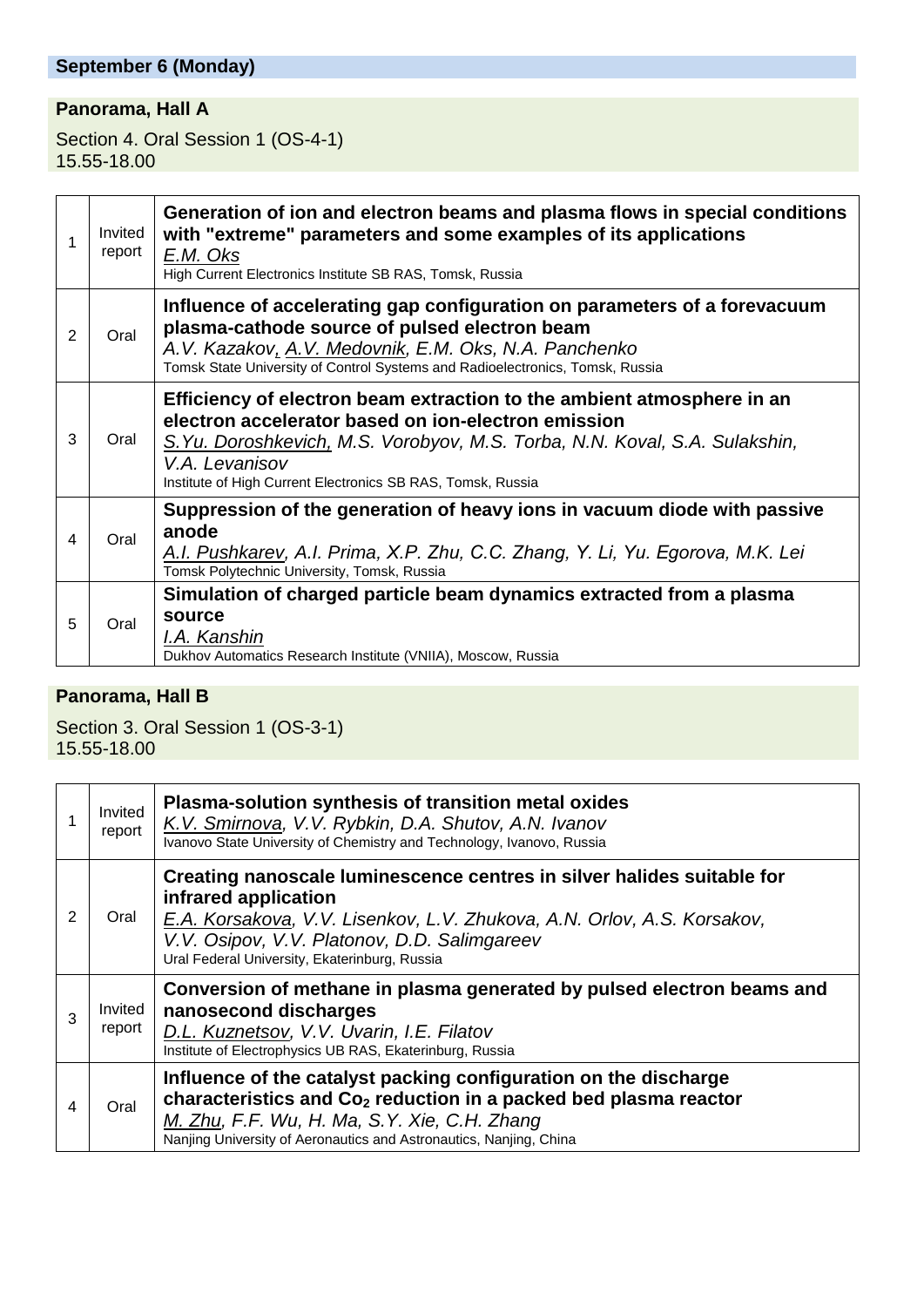## **September 7 (Tuesday)**





#### **Panorama, Central Hall**

Plenary Session

| <b>Plenary Lecture</b><br>09:00-09:45 | Surface ionization waves preceding a volume breakdown in low-<br>pressure gas discharge tubes<br><b>Y.S. Akishev</b><br>Troitsk Institute of Innovative and Thermonuclear Research (TRINITI), Moscow, Troitsk, Russia                                                                  |
|---------------------------------------|----------------------------------------------------------------------------------------------------------------------------------------------------------------------------------------------------------------------------------------------------------------------------------------|
| <b>Invited Lecture</b><br>09:45-10:20 | The 40 years to RADAN - compact multi-purposed sources for<br>various pulse power investigations<br>V.G. Shpak, M.I. Yalandin, S.A. Shunaylov<br>Institute of Electrophysics UB RAS, Ekaterinburg, Russia                                                                              |
| <b>Invited Lecture</b><br>10:50-11:25 | Application of an arc with a self-heated hollow cathode for coating<br>deposition by reactive anodic evaporation<br>N.V. Gavrilov<br>Institute of Electrophysics UB RAS, Ekaterinburg, Russia                                                                                          |
| <b>Invited Lecture</b><br>11:25-12:00 | Intriguing phenomena accompanied sub-nanosecond duration<br>powerful microwave pulse interaction with neutral gas and plasma<br>Y.E. Krasik<br>The Max Knoll Chair in Electronics and Opto-Electronics Physics Department, Technion - Israel Institute of<br>Technology, Haifa, Israel |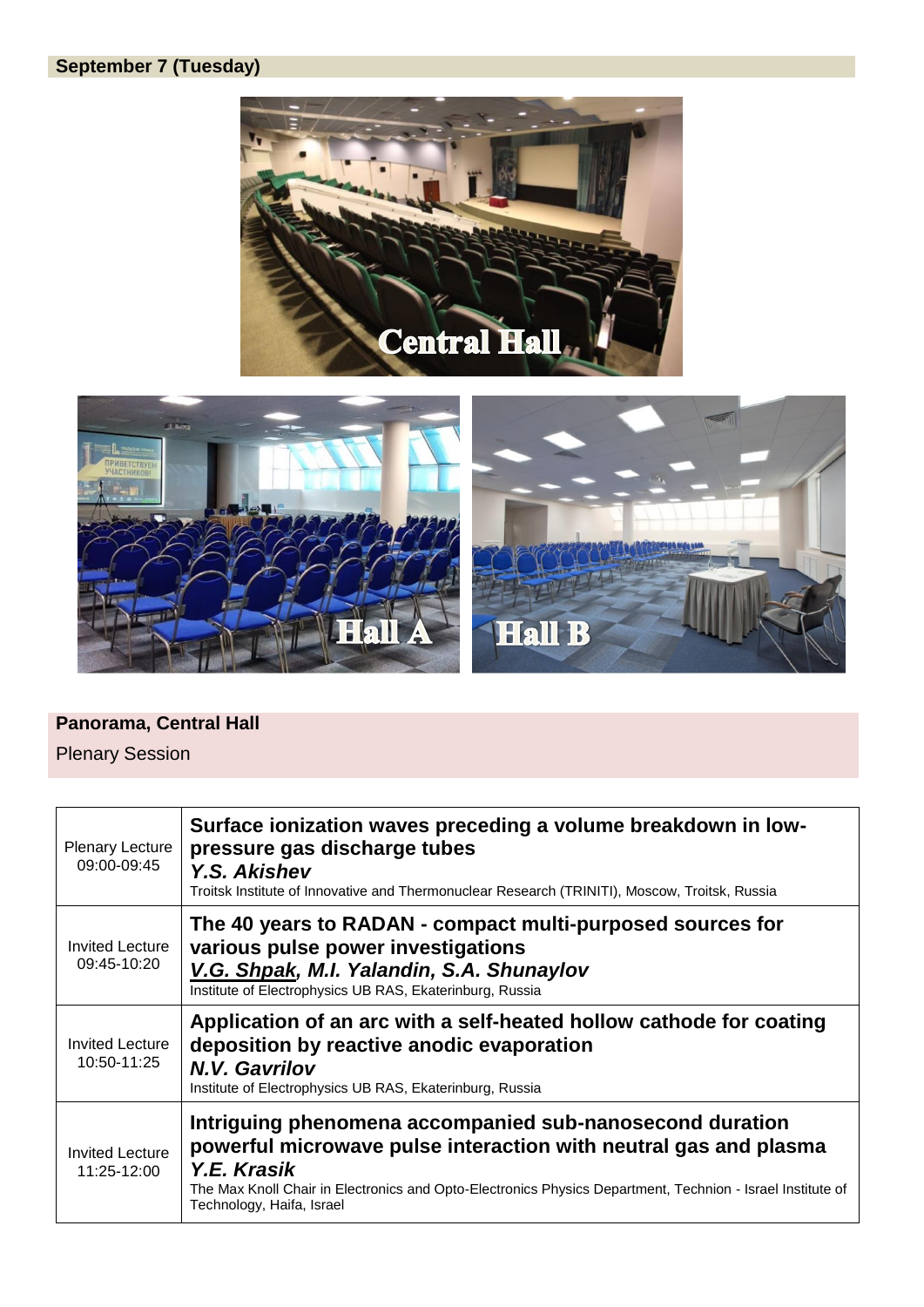## **September 7 (Tuesday)**

### **Panorama, Hall A**

Section 1. Oral Session 2 (OS-1-2) 13.30-15.35

|                | Invited<br>report | Initiation mechanisms and dynamics of development at the prebreakdown<br>stage of a self-sustained subnanosecond discharge in high-pressure |
|----------------|-------------------|---------------------------------------------------------------------------------------------------------------------------------------------|
|                |                   | nitrogen<br>S.N Ivanov, V.V. Lisenkov, Yu.I Mamontov                                                                                        |
|                |                   | Institute of Electrophysics UB RAS, Ekaterinburg, Russia<br>Plasma generation in a high-current glow discharge with a hollow cathode in     |
| 2              | Oral              | an axially symmetrical system using two electron sources                                                                                    |
|                |                   | E.V. Ostroverkhov, V.V. Denisov                                                                                                             |
|                |                   | Institute of High Current Electronics SB RAS, Tomsk, Russia                                                                                 |
|                |                   | Average ion-charge state and explosive emission plasma momentum                                                                             |
| 3              | Oral              | derivation from critical temperature of metal                                                                                               |
|                |                   | M.M. Tsventoukh                                                                                                                             |
|                |                   | Lebedev Physical Institute of Russian Academy of Sciences, Moscow, Russia                                                                   |
|                | Oral              | Electric explosion of flat copper conductors in asymmetric and symmetric                                                                    |
|                |                   | configurations in the current skinning mode                                                                                                 |
| $\overline{4}$ |                   | N.A. Labetskaya, I.M. Datsko, S.A. Chaikovsky, V.A. Van'kevich, E. Oreshkin, V.I.                                                           |
|                |                   | Oreshkin                                                                                                                                    |
|                |                   | Institute of High Current Electronics SB RAS, Tomsk, Russia                                                                                 |
| 5              |                   | Study of anode and cathode plasmas formation in an electron diode with an                                                                   |
|                | Oral              | explosive emission cathode                                                                                                                  |
|                |                   | A.I. Pushkarev, A.I. Prima                                                                                                                  |
|                |                   | Tomsk Polytechnic University, Tomsk, Russia                                                                                                 |

### **Panorama, Hall B**

Section 2. Oral Session 2 (OS-2-2) 13.30-15.35

| 1 | Invited<br>report | Modeling of ion-plasma synthesis of linear-chained carbon<br>E.A. Buntov, A.F. Zatsepin, A.I. Matitsev, V.A. Dutov, K.P. Arslanov<br>Ural Federal University, Ekaterinburg, Russia |
|---|-------------------|------------------------------------------------------------------------------------------------------------------------------------------------------------------------------------|
| 2 | Oral              | Balanced control of thermal impact on metal materials in electron source with<br>a plasma cathode                                                                                  |
|   |                   | K.T. Ashurova, T.V. Koval, M.S. Vorobyov, My Kim An Tran, V.I. Shin,<br>P.V. Moskvin, N.N. Koval<br>Institute of High Current Electronics SB RAS, Tomsk, Russia                    |
|   |                   | Energy density distribution of a modulated electron beam in a source with a                                                                                                        |
| 3 | Oral              | plasma cathode based on a low pressure arc                                                                                                                                         |
|   |                   | V.I. Shin, P.V. Moskvin, M.S. Vorobyov, V.N. Devyatkov, N.N. Koval                                                                                                                 |
|   |                   | Institute of High Current Electronics SB RAS, Tomsk, Russia                                                                                                                        |
|   |                   | Effect of irradiation with ions of different atomic masses (Ar <sup>+</sup> and Xe <sup>+</sup> ) on the                                                                           |
|   |                   | properties of $Co90Fe10/Cu$ magnetic superlattices                                                                                                                                 |
| 4 | Oral              | N.V. Gushchina, V.V. Ovchinnikov, K.V. Shalomov, N.S. Bannikova, R.S. Zavornitsyn, M.A.                                                                                            |
|   |                   | Milyaev                                                                                                                                                                            |
|   |                   | Institute of Electrophysics UB RAS, Ekaterinburg, Russia                                                                                                                           |
|   |                   | Formation of austenite particles enriched in manganese up to 20 at. % and                                                                                                          |
|   |                   | more, in volume of Fe-6.35 at. % Mn alloy in temperature range of 300-450 °C                                                                                                       |
| 5 | Oral              | during irradiation with Ar <sup>+</sup> 20 keV ions                                                                                                                                |
|   |                   | E.V. Makarov, V.V. Ovchinnikov                                                                                                                                                     |
|   |                   | Institute of Electrophysics UB RAS, Ekaterinburg, Russia                                                                                                                           |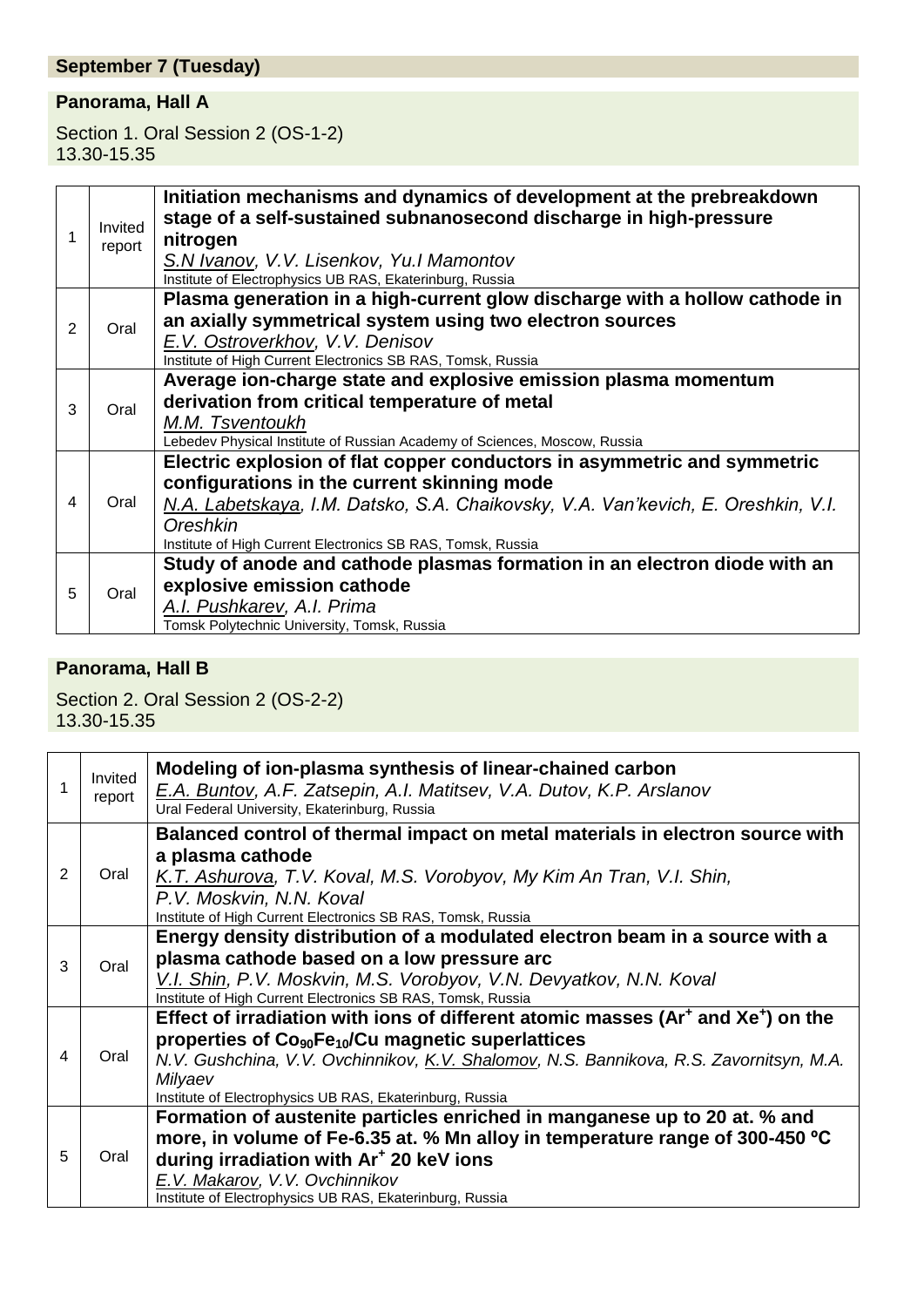## **September 7 (Tuesday)**

## **Panorama, Hall A**

Section 4. Oral Session 2 (OS-4-2) 15.55-18.00

| 1 | Invited<br>report | Operating parameters of high pulse repetition frequency capillary gas<br>discharge switch and its application for ion self-terminating lasers pumping<br>P.A. Bokhan, P.P. Gugin, M.A. Lavrukhin, D.E. Zakrevsky<br>A. V. Rzhanov Institute of Semiconductor Physics SB RAS, Novosibirsk, Russia |
|---|-------------------|--------------------------------------------------------------------------------------------------------------------------------------------------------------------------------------------------------------------------------------------------------------------------------------------------|
| 2 | Oral              | Investigation of cold atmospheric plasma jet generation excited by square-<br>wave pulse<br>P.P. Gugin, D.E. Zakrevsky, <i>Elena V. Milakhina</i><br>A.V. Rzhanov Institute of Semiconductor Physics SB RAS, Novosibirsk, Russia                                                                 |
| 3 | Oral              | Subnanosecond switching of standard thyristors triggered in<br>impact-ionization wave mode by a high-voltage PCSS driver<br>A. Gusev, I. Prudaev, I. Lavrinovich, A. De Ferron, B. Novac, L. Pecastaing<br>Universite de Pau et des Pays de l'Adour, E2S UPPA, SIAME, Pau, France                |
| 4 | Oral              | Formation of the voltage pulses up to 400 kilovolts with front pulse less than<br>10 nanoseconds<br>B.A. Kozlov, D.S. Makhanko<br>PLASMA, JSC Research Institute of Gas-Discharge Devices, Ryazan, Russia                                                                                        |
| 5 | Oral              | Increasing the operation stability of the electron accelerator based on ion-<br>electron emission<br>M.S. Torba, S.Yu. Doroshkevich, M.S. Vorobyov, N.N. Koval, S.A. Sulakshin,<br>V.A. Levanisov<br>Institute of High Current Electronics SB RAS, Tomsk, Russia                                 |

## **Panorama, Hall B**

Section 3. Oral Session 2 (OS-3-2) 15.55-18.00

|                | Oral | Carbon nanoparticles (CNP) coated with copper oxide (CuO) by<br>electrophoretic synthesis<br>Nay Win<br>Southwest State University, Kursk, Russia                                                                                                                                 |
|----------------|------|-----------------------------------------------------------------------------------------------------------------------------------------------------------------------------------------------------------------------------------------------------------------------------------|
| 2              | Oral | Investigation of photocalytic activity of bismuth nanopowder oxide doped<br>with silver obtained by pulsed electron beam evaporation in vacuum<br>O.A.Svetlova, V.G. Ilves, S.Yu. Sokovnin<br>Institute of Electrophysics UB RAS, Ekaterinburg, Russia                            |
| 3              | Oral | Influence of the supplied energy on the phase content of crystalline<br>dispersed titanium dioxide obtained by the plasma dynamic method<br>A.A. Sivkov, Y.N. Vympina, I.A. Rakhmatullin, A.S. Ivasutenko, Y.L. Shanenkova<br>School of Energy & Power Engineering, Tomsk, Russia |
| $\overline{4}$ | Oral | Synthesis of metastable cubic tungsten carbide with a high purity in<br>dispersed and bulk forms by the plasma dynamic method<br>A.A. Sivkov, I.I. Shanenkov, D.S. Nikitin, A. Nassurbayev<br>Tomsk Polytechnic University, Tomsk, Russia                                         |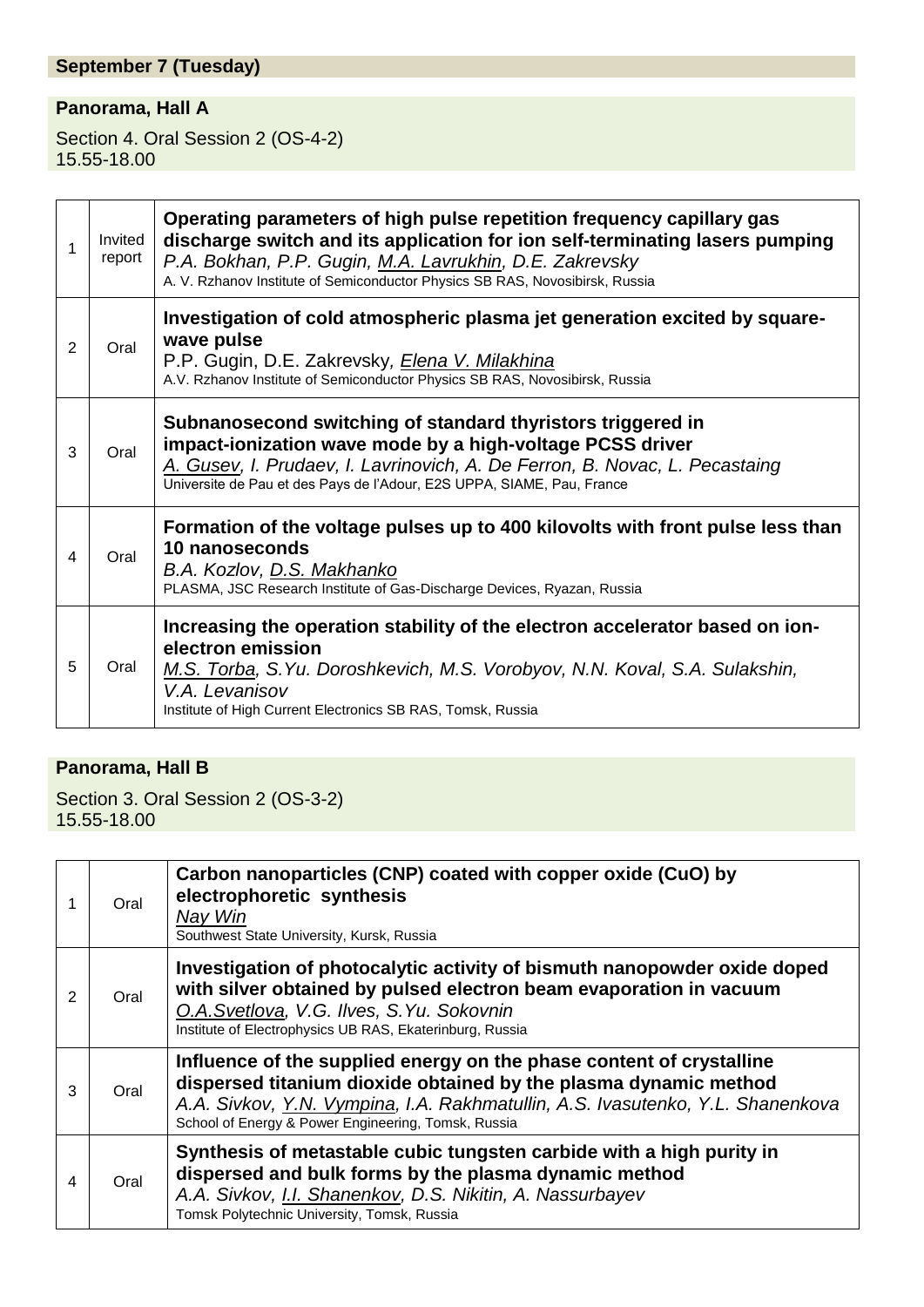## **September 8 (Wednesday)**

## **Panorama, Hall A**

Section 1. Oral Session 3 (OS-1-3) 09.00-10.10

|   | Invited<br>report | Nanosecond breakdown in a pulsed open discharge<br>P.P. Gugin, P. Bokhan, D.E. Zakrevsky, N.A. Glubokov<br>Institute of Semiconductor Physics SB RAS, Novosibirsk, Russia                             |
|---|-------------------|-------------------------------------------------------------------------------------------------------------------------------------------------------------------------------------------------------|
|   | Oral              | Runaway of electrons and initiation of explosive electron emission during<br>pulse breakdown of dense gases<br>G.A. Mesyats, N.M. Zubarev<br>Institute of Electrophysics UB RAS, Ekaterinburg, Russia |
| 3 | Oral              | A source of powerful subnanosecond VUV-UV radiation pulses based on a<br>high-pressure gas discharge<br>V.I. Baryshnikov, V.L. Paperny<br>Irkutsk State University, Irkutsk, Russia                   |

### **Panorama, Hall B**

Section 2. Oral Session 3 (OS-2-3) 09.00-10.10

|   | Invited<br>report | Application of composite SHS-cathodes in recent PVD technologies for<br>manufacturing of protective UHTC-based coatings<br>Ph. Kiryukhantsev-Korneev, E. Levashov<br>National University of Science and Technology "MISIS", Moscow, Russia                                             |
|---|-------------------|----------------------------------------------------------------------------------------------------------------------------------------------------------------------------------------------------------------------------------------------------------------------------------------|
| 2 | Oral              | Deposition of $Al_2O_3$ coatings in Ar-O <sub>2</sub> low-pressure discharge plasma under a<br>high dissociation digree of $O2$<br>P.V. Tretnikov, N.V. Gavrilov, A.S. Kamenetskikh, S.V. Krivoshapko, A.V. Chukin<br>Institute of Electrophysics UB RAS, Ekaterinburg, Russia         |
| 3 | Oral              | Structural and phase dependencies of coatings formation based on<br>intermetallides Ti-AI systems for increasing the durability of cutting tools<br>E.L. Vardanyan, K.N. Ramazanov, A.Yu. Nazaraov, R.Sh. Nagimov, A.A. Maslov<br>Ufa State Aviation Technical University, Ufa, Russia |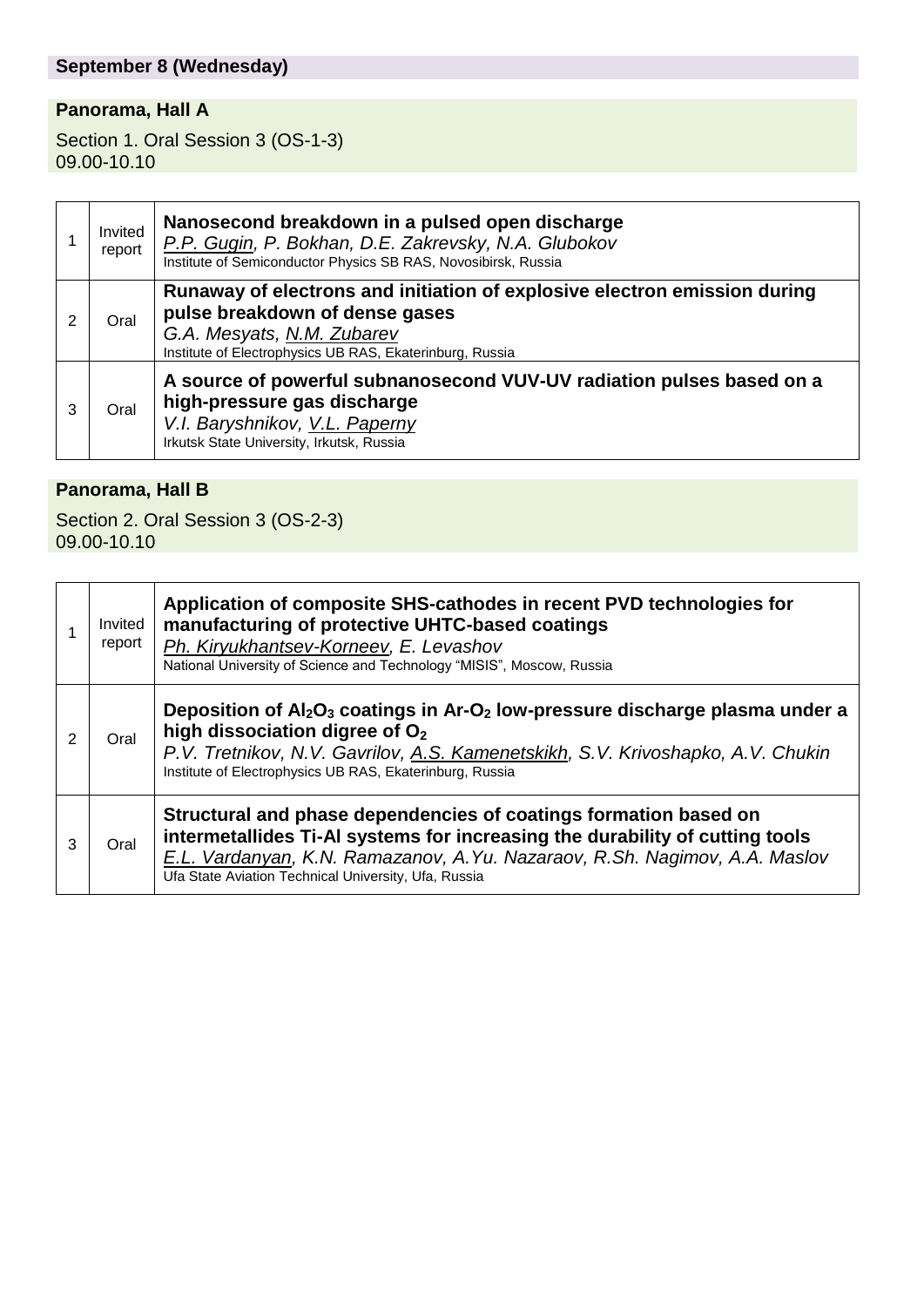#### **September 8 (Wednesday)**

#### **Panorama, Hall A**

Section 4. Oral Session 3 (OS-4-3) 10.30-12.00

|   | Invited<br>report | Cold plasma source based on the apokampic discharge in atmospheric-<br>pressure air<br>D.A. Sorokin, V.A. Panarin, E.A. Sosnin, V.S. Kuznetsov, V.S. Skakun<br>Institute of High Current Electronics SB RAS, Tomsk, Russia                                           |
|---|-------------------|----------------------------------------------------------------------------------------------------------------------------------------------------------------------------------------------------------------------------------------------------------------------|
| 2 | Oral              | Wide radiation bands of sub-nanosecond discharge in xenon and<br>inaccuracies in their measurements<br>V.F. Tarasenko, A.N. Panchenko, D.V. Beloplotov, D.A. Sorokin, M.I. Lomaev, V.V.<br>Kozevnikov<br>Institute of High-Current Electronics SB RAS, Tomsk, Russia |
| 3 | Oral              | Methods for increasing the electrical breakdown strength of the accelerating<br>gap in an electron source with a plasma cathode<br>P.V. Moskvin, V.N. Devyatkov, I.V. Lopatin, V.I. Shin<br>Institute of High Current Electronics SB RAS, Tomsk, Russia              |
| 4 | Oral              | Features of plasma generation in a pulsed mode of a non-self-sustained arc<br>discharge<br>S.S. Kovalsky, V.V. Denisov, E.V. Ostroverkhov, V.E. Prokop'ev<br>Institute of High Current Electronics SB RAS, Tomsk, Russia                                             |

#### **Panorama, Hall B**

Section 3. Oral Session 3 (OS-3-3) 10.30-12.00

|   | Invited<br>report | Features of the gas-phase synthesis of oxide nanopowders using high-power<br>lasers<br>V.V. Osipov, V.V. Lisenkov, V.V. Platonov, E.V. Tikhonov<br>Institute of Electrophysics UB RAS, Ekaterinburg, Russia         |
|---|-------------------|---------------------------------------------------------------------------------------------------------------------------------------------------------------------------------------------------------------------|
|   | Oral              | Impulse laser application for surface modification of tool steel with $B_4C$ -Al<br>powders<br>U.L. Mishigdorzhiyn, N.S. Ulakhanov, A.V. Nomoev<br>Institute of Physical Materials Science SB RAS, Ulan-Ude, Russia |
| 3 | Oral              | Droplets generation conducting during laser-plasma treating of metals in<br>electric field<br>A. Yu. Ivanov, A.L. Sitkevich, S.V. Vasiliev<br>Grodno State University named after Yanka Kupala, Grodno, Belarus     |

#### **Institute of Electrophysics**

Sections 1-4. Poster Session 14.00-17.00

Information is located at the bottom of the scientific program.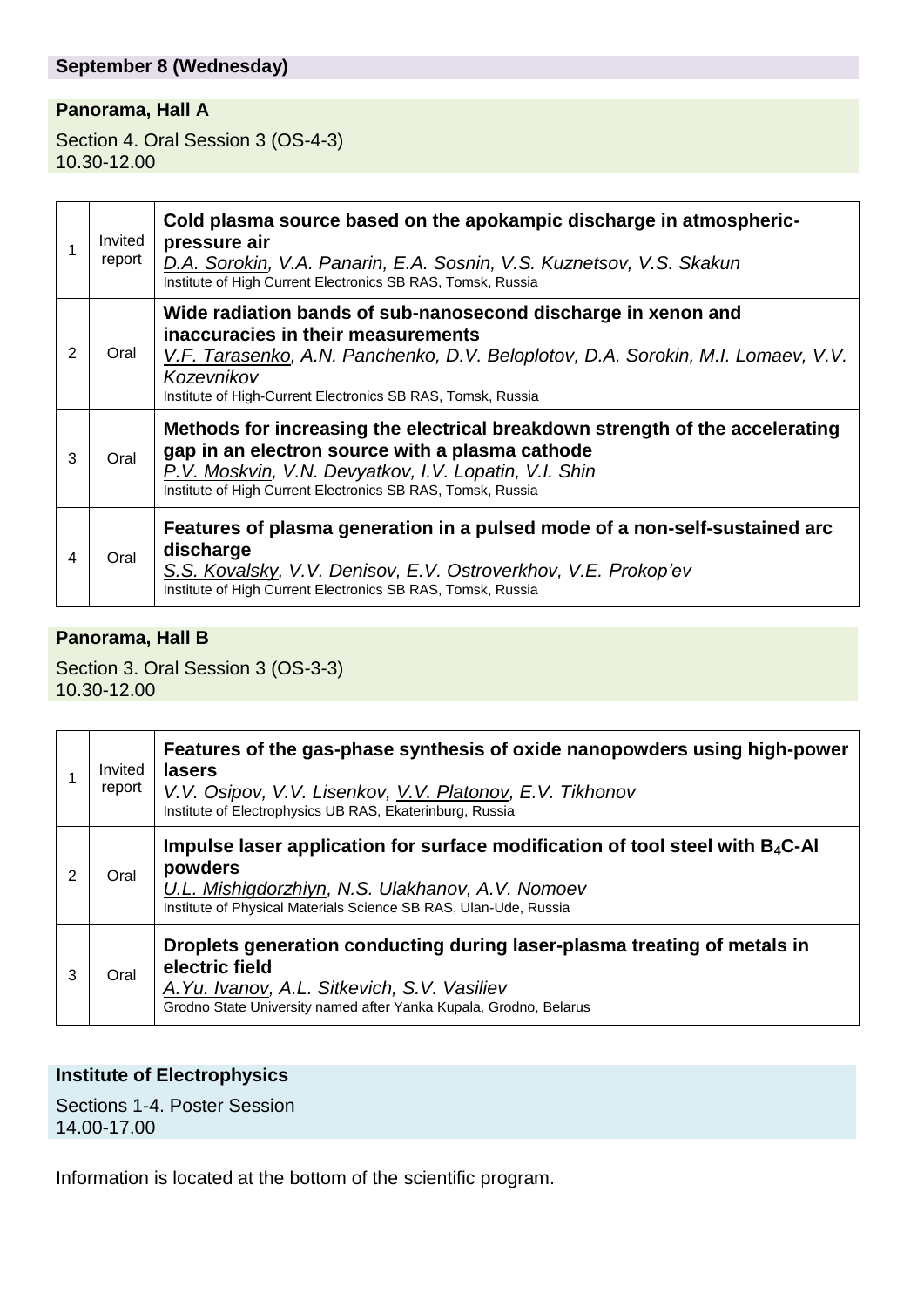## **September 9 (Thursday)**

## **Panorama, Hall A**

Section 1. Oral Session 4 (OS-1-4) 09.00-10.25

|   | Invited<br>report | On the scaling laws for low-temperature plasmas at macro and micro scales<br>Y. Fu, X. Wang, B. Zheng, P. Zhang, Q. Fan, J. Verboncoeur<br>Tsinghua University, Beijing, China                                                                                                                   |
|---|-------------------|--------------------------------------------------------------------------------------------------------------------------------------------------------------------------------------------------------------------------------------------------------------------------------------------------|
| 2 | Oral              | Influence of molecular oxygen on energy characteristics of a gas discharge<br>of atmospheric pressure in air with addition of carbon oxide<br>A.N. Orlov, V.V. Osipov, V.V. Lisenkov, S.M. Armyninov<br>Institute of Electrophysics UB RAS, Ekaterinburg, Russia                                 |
|   | Invited<br>report | Operating parameters of high pulse repetition frequency capillary gas<br>discharge switch and its application for ion self-terminating lasers pumping<br>P.A. Bokhan, P.P. Gugin, M.A. Lavrukhin, D.E. Zakrevsky<br>A. V. Rzhanov Institute of Semiconductor Physics SB RAS, Novosibirsk, Russia |

## **Panorama, Hall B**

Section 2. Oral Session 4 (OS-2-4) 09.00-10.25

|   | Invited<br>report | PVD gradient and multilayer coatings deposited by vacuum-arc plasma-<br>assisted method<br>O.V. Krysina, N.N. Koval, Yu.F. Ivanov, N.A. Prokopenko, V.V. Shugurov<br>Institute of High Current Electronics SB RAS, Tomsk, Russia                                                                |
|---|-------------------|-------------------------------------------------------------------------------------------------------------------------------------------------------------------------------------------------------------------------------------------------------------------------------------------------|
| 2 | Oral              | Nb/NbN multilayer coatings deposited by the vacuum-arc plasma-assisted<br>method: synthesis, properties, structure<br>O.V. Krysina, N.A. Prokopenko, Yu.F. Ivanov, V.V. Shugurov, E.A. Petrikova, O.S.<br>Tolkachev, M.E. Rygina<br>Institute of High Current Electronics SB RAS, Tomsk, Russia |
| 3 | Oral              | Influence of pulse-periodic low-pressure arc discharge mode on coating<br>properties<br>M.V.Savchuk, V.V. Yakovlev, V.V. Denisov, A.A. Leonov, A.O. Egorov<br>Institute of High Current Electronics SB RAS, Tomsk, Russia                                                                       |
| 4 | Oral              | Ti <sub>2</sub> AIC MAX phase coatings made by reactive cathodic arc deposition (arc-<br>PVD)<br>A.A.Maslov, A.Yu.Nazarov, E.L. Vardanyan<br>Ufa State Aviation Technical University, Ufa, Russia                                                                                               |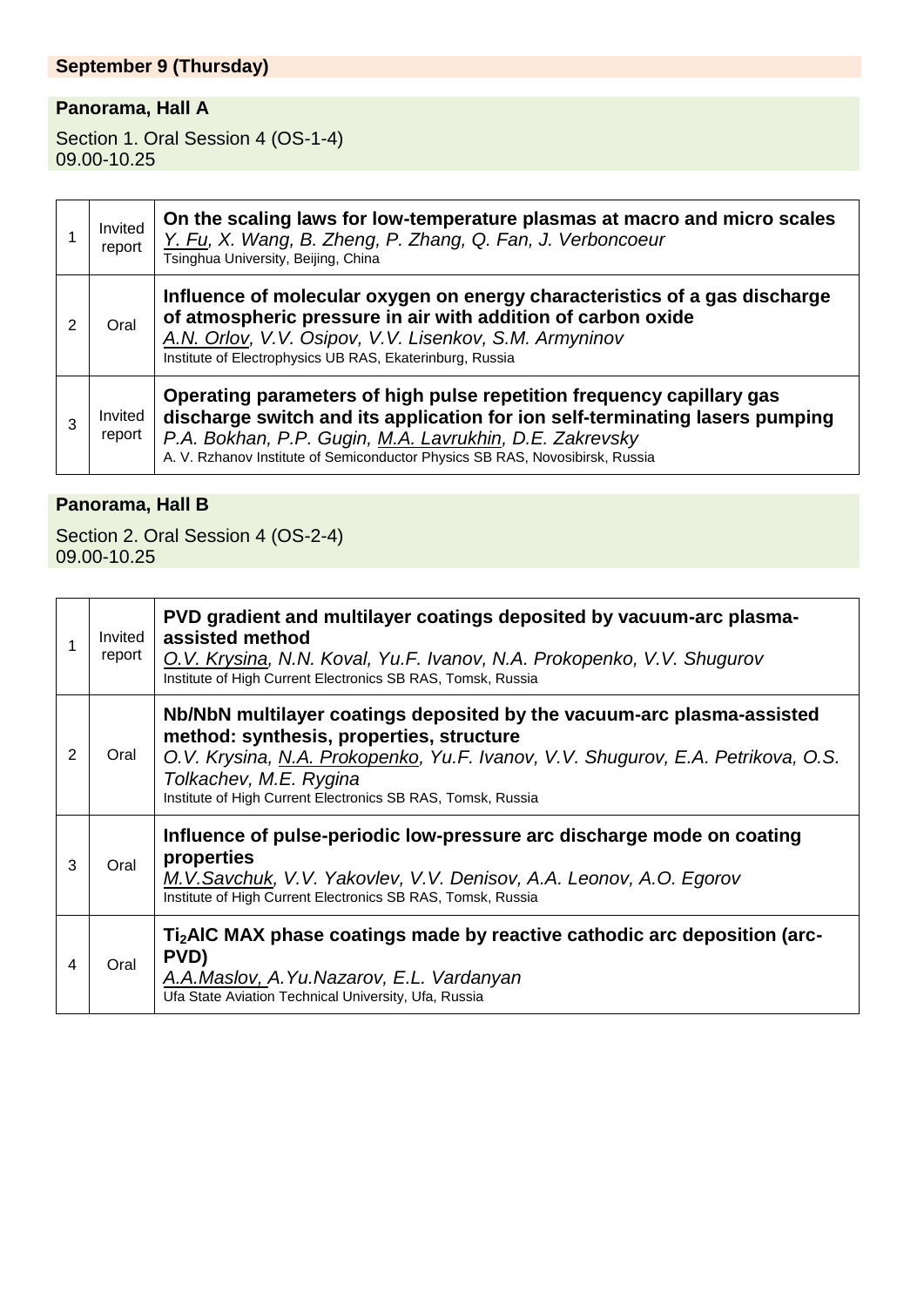## **September 9 (Thursday)**

## **Panorama, Hall A**

Section 4. Oral Session 4 (OS-4-4) 10.40-12.00

|   | Oral | The measurements of plasma expansion processes of high current vacuum<br>arc<br>I.L.Muzyukin, P.S. Mikhailov, S.A. Chaikovsky, I.V. Uimanov, D.L. Shmelev,<br>Yu.A. Zemskov<br>Institute of Electrophysics UB RAS, Ekaterinburg, Russia                |
|---|------|--------------------------------------------------------------------------------------------------------------------------------------------------------------------------------------------------------------------------------------------------------|
| 2 | Oral | Experimental study of micro pulsed plasma thruster<br>I.L. Muzyukin, P.S. Mikhailov<br>Institute of Electrophysics UB RAS, Ekaterinburg, Russia                                                                                                        |
| 3 | Oral | Thrust characteristics of compact high-voltage pulsed plasma thruster<br>utilizing liquid propellant<br>S.A. Buldashev, R.V. Emlin, P.A. Morozov, I.F. Punanov, Y.N. Shcherbakov,<br>L.Y. Yashnov<br>Institute of Electrophysics, Ekaterinburg, Russia |
| 4 | Oral | Properties of pulsed magnetron discharge plasma in helium<br>A.V. Kaziev, D.V. Kolodko, G.I. Rykunov, N.S. Sergeev<br>National Research Nuclear University MEPhI (Moscow Engineering Physics Institute), Moscow, Russia                                |

## **Panorama, Hall B**

Section 2. Oral Session 5 (OS-2-5) 10.40-12.00

|   | Oral | Effect of bias voltage on the performance of magnetron deposited $MoS2$<br>coatings<br>M.M. Kharkov, G.I. Rykunov, A.V. Kaziev, M.S. Kukushkina, D.V. Kolodko, M.V.<br>Prozhega, E.O. Reschikov, I.S. Babinets, P.P. Beschapov, A.M. Stasenko, S.V.<br>Chernyshov<br>National Research Nuclear University MEPhI, Moscow, Russia |
|---|------|---------------------------------------------------------------------------------------------------------------------------------------------------------------------------------------------------------------------------------------------------------------------------------------------------------------------------------|
| 2 | Oral | TiCrN vacuum arc coating to increase wear resistance of die steels<br>A.A. Leonov, Yu.A. Denisova, V.V. Denisov, M.V. Savchuk, V.N. Tishchenko<br>Institute of High Current Electronics SB RAS, Tomsk, Russia                                                                                                                   |
| 3 | Oral | Effect of ultraviolet irradiation or plasma of diffuse discharge on the surface<br>properties of MAO calcium phosphate coatings<br>E.G. Komarova, E.A. Kazantseva, V.S. Ripenko, A. Zharin, Y.P. Sharkeev<br>Institute of Strength Physics and Materials Science SB RAS, Tomsk, Russia                                          |
| 4 | Oral | Effect of power of ultrasound during micro-arc oxidation on phase<br>composition and morphology of calcium phosphate coatings<br>E.A. Kazantseva, E.G. Komarova, Y.p. Sharkeev<br>Institute of Strength Physics and Materials Science SB RAS, Tomsk, Russia                                                                     |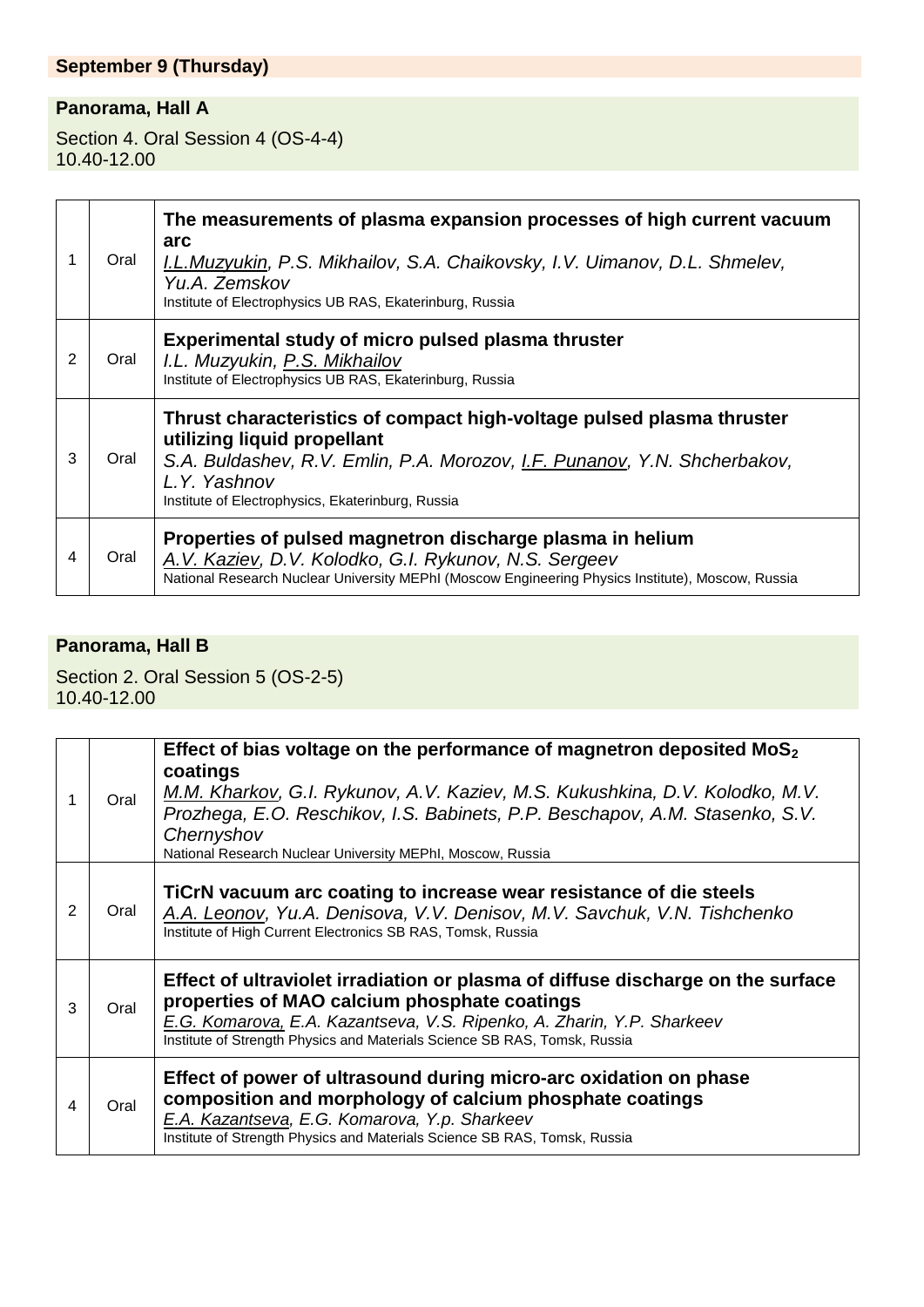## **September 10 (Friday)**

### **Panorama, Hall A**

Section 1. Oral Session 5 (OS-1-5) 09.00-10.25

|   | Invited<br>report | OES of nitrogen atoms concentration during plasma processing<br>S.V. Avtaeva<br>Institute of Laser Physics SB RAS, Novosibirsk, Russia                                                                                                            |
|---|-------------------|---------------------------------------------------------------------------------------------------------------------------------------------------------------------------------------------------------------------------------------------------|
| 2 | Oral              | Spatial spectoscopy of magnetron discharge argon plasma using a radiative-<br>collisional model<br>S. Serushkin<br>Bauman Moscow State Technical University, Moscow, Russia                                                                       |
| 3 | Oral              | OES investigation of a low-pressure non-self-sustained glow discharge<br>plasma in Ar:N <sub>2</sub> gas mixture<br>S.S. Kovalsky, V.V. Denisov, E.V. Ostroverkhov, V.E. Prokop'ev<br>Institute of High Current Electronics SB RAS, Tomsk, Russia |
| 4 | Oral              | Magnetic field influence on the penning discharge characteristics<br>N.V. Mamedov A.S. Rohmanenkov, A.A. Solodovnikov<br>Dukhov Automatics Research Institute, Moscow, Russia                                                                     |

#### **Panorama, Hall B**

Section 2. Oral Session 6 (OS-2-6) 09.00-10.25

|   | Invited<br>report | Aerosol assisted atmospheric pressure plasma deposition for silver-<br>containing antibacterial coatings<br>L. Wang, C. Lo Porto, F. Palumbo, M. Modic, U. Cvelbar, C. Leys, A. Nikiforov<br>National University of Defense Technology, Changsha, China                       |
|---|-------------------|-------------------------------------------------------------------------------------------------------------------------------------------------------------------------------------------------------------------------------------------------------------------------------|
| 2 | Oral              | Plasma modification of the surface of a steel product using the MAK-10<br>installation<br>S.A. Il'inyh, S.A. Ahmetshin, V.A. Krashaninin, B.R. Gelchinski, A.A. Rempel<br>Institute of Metallurgy of the Ural Branch of the Russian Academy of Sciences, Ekaterinburg, Russia |
| 3 | Oral              | Development of the computer model of the plasma installation<br>R.A. Okulov, E.V. Popov, B.R. Gelchinski, A.A. Rempel<br>Institute of Metallurgy of the Ural Branch of the Russian Academy of Sciences, Ekaterinburg, Russia                                                  |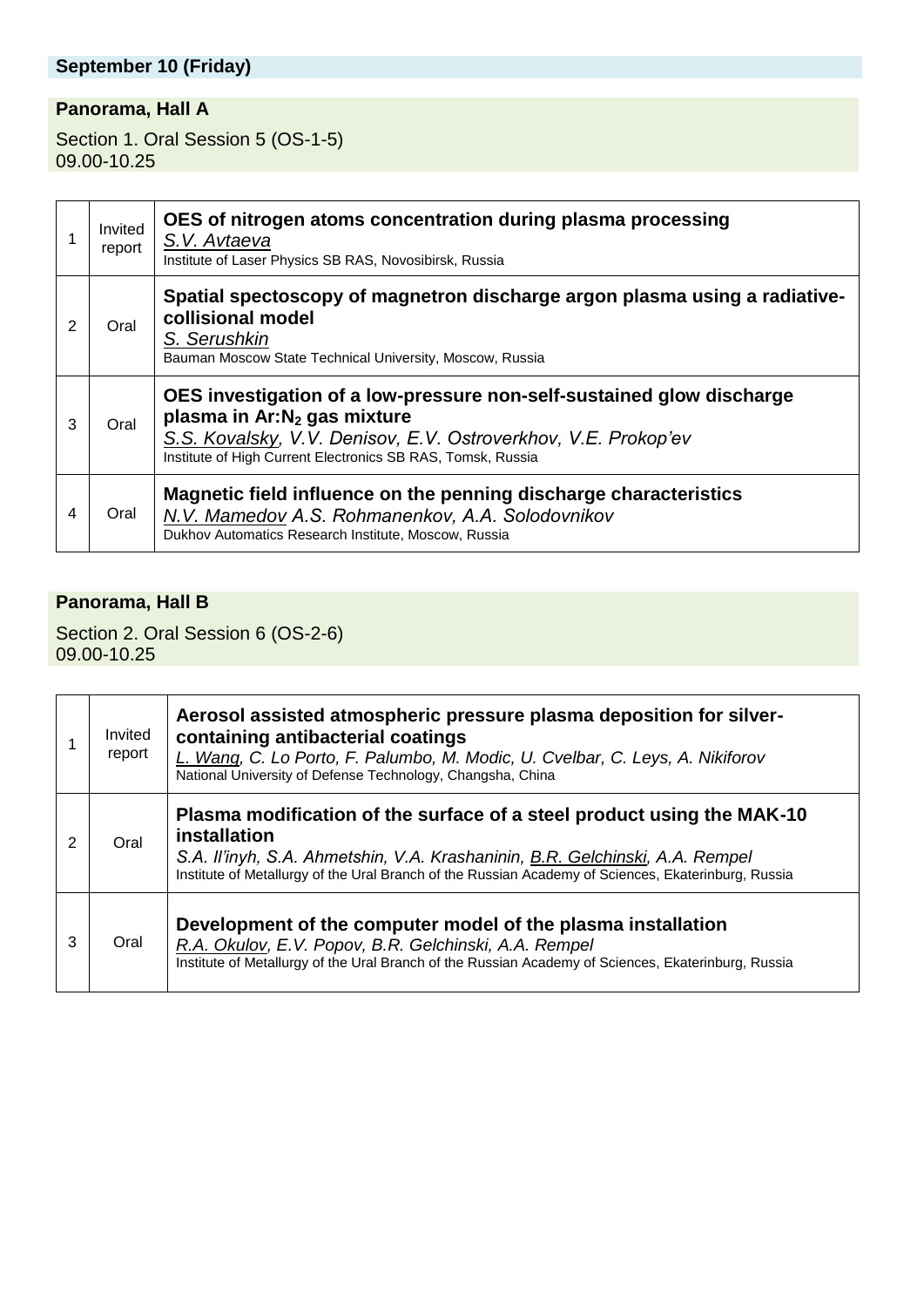# **September 10 (Friday)**

## **Panorama, Hall A**

Section 1. Oral Session 6 (OS-1-6) 10.40-12.00

|   | Oral | Methods for introducing negative feedback for beam current control in<br>sources with a plasma cathode based on a low pressure arc<br>M. Vorobyov, P. Moskvin, V. Devyatkov, N. Koval, V. Shin<br>Institute of High Current Electronics SB RAS, Tomsk, Russia |
|---|------|---------------------------------------------------------------------------------------------------------------------------------------------------------------------------------------------------------------------------------------------------------------|
| 2 | Oral | The problem of "anomalous" ion transport in high-current vacuum<br>discharges<br>V.Y. Kozhevnikov, A. Kokovin, A.V. Kozyrev<br>Institute of High Current Electronics SB RAS, Tomsk, Russia                                                                    |
| 3 | Oral | The measurements of vacuum arc behavior at threshold currents<br>I.L. Muzyukin, P.S. Mikhailov<br>Institute of Electrophysics UB RAS, Ekaterinburg, Russia                                                                                                    |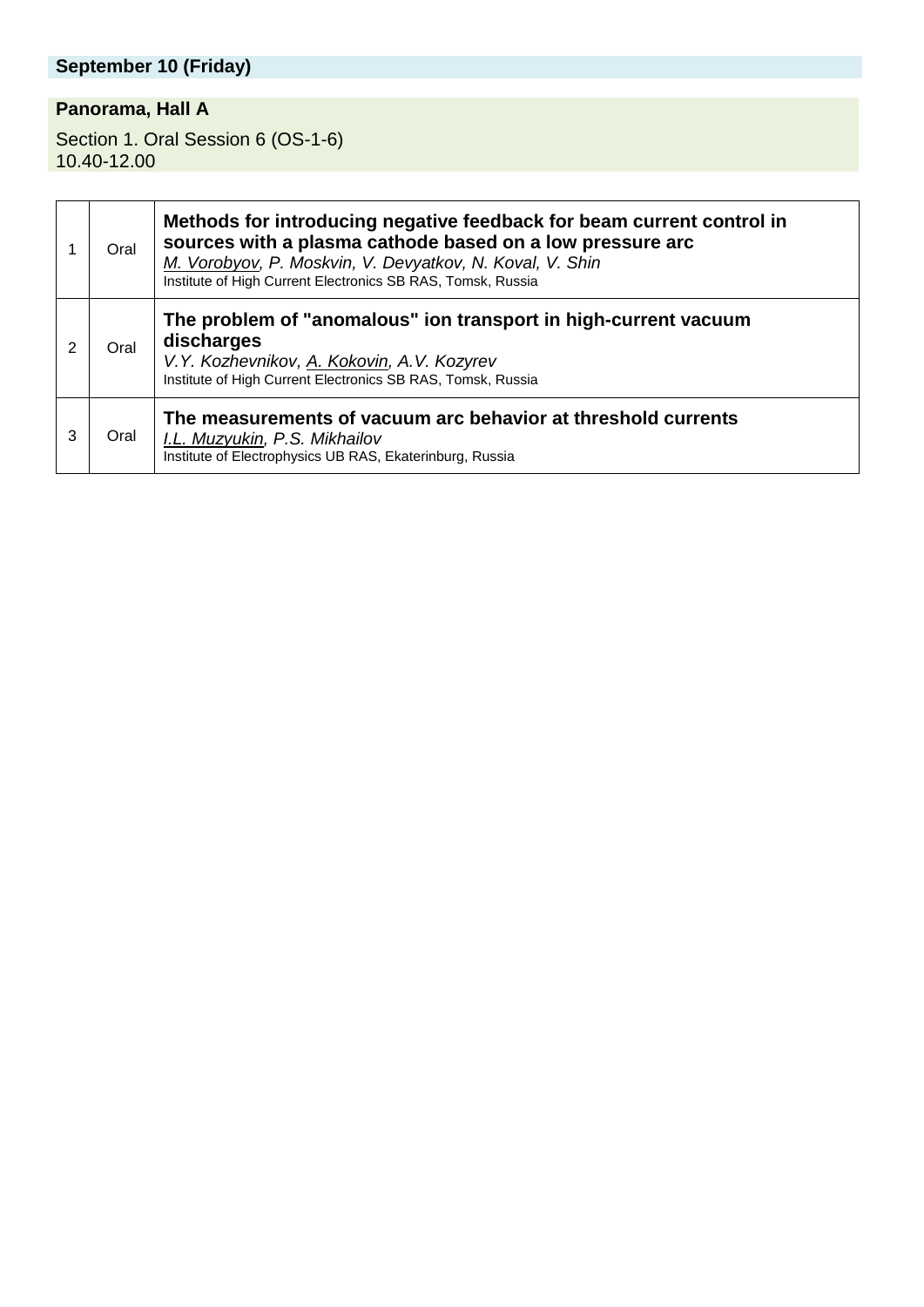## **Institute of Electrophysics (08.09.2021)**

Sections 1-4. Poster Session 14.00-17.00

| $1-01-P$     | FEATURES OF THE LOW-PRESSURE HOLLOW-CATHODE GLOW DISCHARGE<br>SUSTAINING FOR THE CONDITIONS OF ENHANCED EMISSIVITY OF THE<br><b>CATHODE SURFACE</b><br>N.V. LANDL, Y.D. KOROLEV, O.B. FRANTS, G.A. ARGUNOV, V.G. GEYMAN, V.O.<br><b>NEKHOROSHEV</b> |
|--------------|-----------------------------------------------------------------------------------------------------------------------------------------------------------------------------------------------------------------------------------------------------|
|              | Institute of High Current Electronics SB RAS, Tomsk, Russia                                                                                                                                                                                         |
| $1 - 03 - P$ | INVESTIGATION OF THE CHARGE STATE VARIATION OF THE CATHODE<br>MATERIAL IONS IN THE LOW CURRENT VACUUM ARC PLASMA<br>YU.A. ZEMSKOV, I.V. UIMANOV<br>Institute of Electrophysics UB RAS, Ekaterinburg, Russia                                         |
| $1 - 05 - P$ | ELECTRICAL PROPERTIES OF He-INDUCED W "FUZZ" WITHIN THE PRE-<br><b>BREAKDOWN AND BREAKDOWN REGIMES</b><br>YU.A. ZEMSKOV, YU.I. MAMONTOV, I.V. UIMANOV<br>Institute of Electrophysics UB RAS, Ekaterinburg, Russia                                   |
| $1-06-P$     | MEASUREMENT OF THE EXPANSION VELOCITY OF THE PLASMA HIGH-CURRENT<br><b>VACUUM ARC DISCHARGE</b><br>A. S. ZHIGALIN, A.G. ROUSSKIKH, V.I. ORESHKIN, A.P. ARTYOMOV<br>Institute of High Current Electronics SB RAS, Tomsk, Russia                      |
| $1 - 10 - P$ | METHOD OF TRIGGERING A COLD CATHODE THYRATRON WITH NANOSECOND<br><b>STABILITY</b><br>G. ARGUNOV, N. LANDL, Y. KOROLEV, O. FRANTS, V. GEYMAN, V. NEKHOROSHEV<br>Institute of High Current Electronics SB RAS, Tomsk, Russia                          |
| $1 - 13 - P$ | DYNAMICS AND FEATURES OF STREAMER FORMATION IN A SHARPLY<br><b>INHOMOGENEOUS ELECTRIC FIELD</b><br>D.V. BELOPLOTOV, M.I. LOMAEV, D.A. SOROKIN, V.F. TARASENKO<br>Institute of High Current Electronics SB RAS, Tomsk, Russia                        |
| $1 - 15 - P$ | INVESTIGATION OF THE RADIAL DENSITY DISTRIBUTION OF THE NEAR-<br>SURFACE MATTER IN THE CYLINDRICAL CONDUCTORS SKIN EXPLOSION<br>I.M. DATSKO, N.A. LABETSKAYA, V.A. VAN'KEVICH<br>Institute of High Current Electronics SB RAS, Tomsk, Russia        |
| $1 - 16 - P$ | THE INITIAL STAGE OF THE PLASMA FORMATION AT THE SKIN EXPLOSION OF<br>CYLINDRICAL CONDUCTORS<br>I.M. DATSKO, N.A. LABETSKAYA, S.A. CHAIKOVSKY, V.A. VAN'KEVICH, V.I. ORESHKIN<br>Institute of High Current Electronics SB RAS, Tomsk, Russia        |
| $1 - 17 - P$ | FORMATION OF THE SPATIAL STRUCTURE OF A DIFFUSE DISCHARGE IN<br><b>EXCIMER LASERS</b><br>YU.N. PANCHENKO, A.V. PUCHIKIN, M.V. ANDREEV, E.V. GORLOV, V.I. ZHARKOV<br>Institute of High Current Electronics SB RAS, Tomsk, Russia                     |
| $1 - 18 - P$ | PLASMA CHANNEL DYNAMICS IN SUB-AND MICROSECOND DISCHARGES IN<br><b>WATER</b><br>N.S. SEMENIUK, A.V. KOZYREV, A.A. ZHERLITSYN, S.S. KONDRATIEV, V.M.<br><b>ALEXEENKO</b><br>Institute of High Current Electronics SB RAS, Tomsk, Russia              |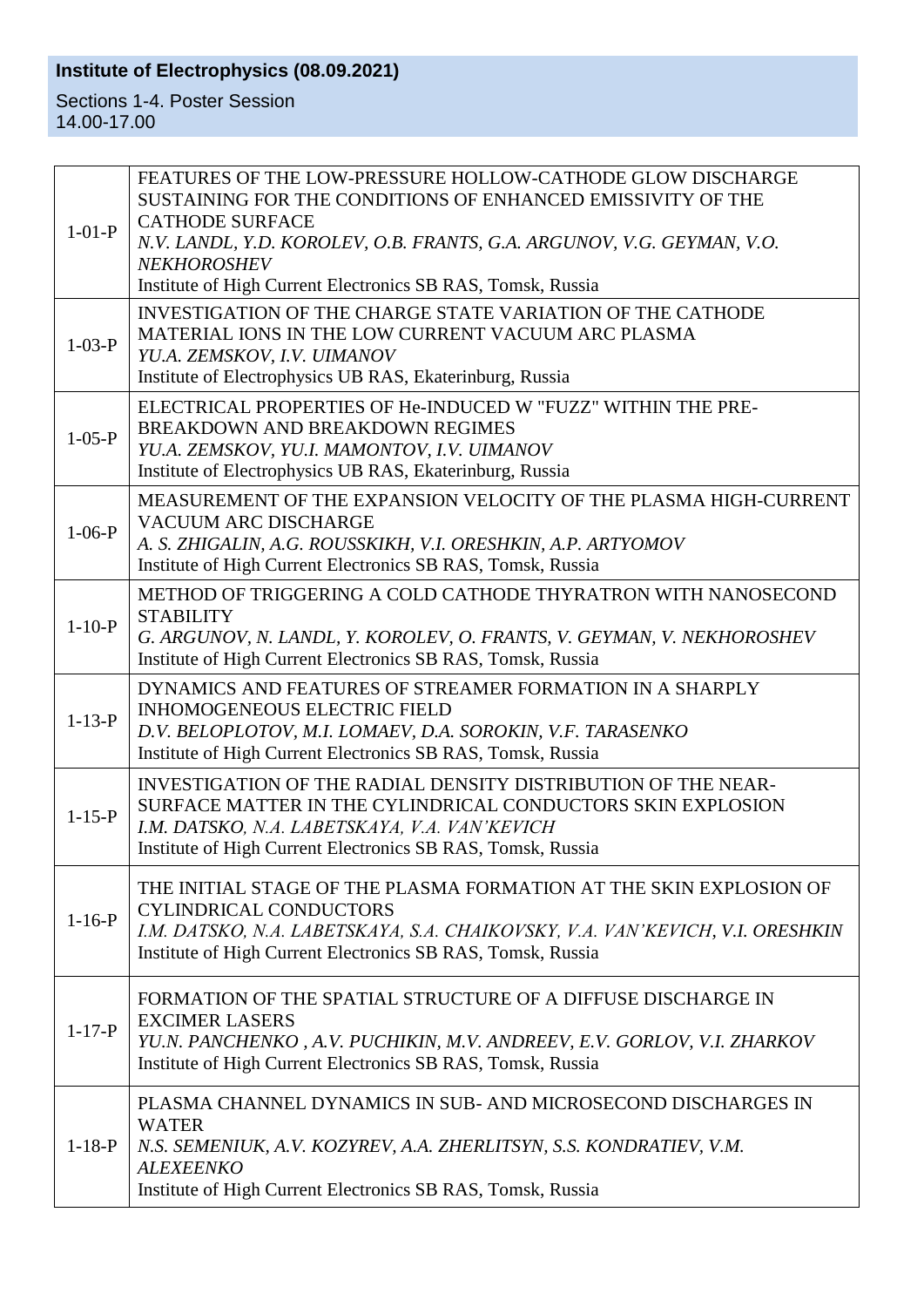| $1 - 19 - P$ | THE DYNAMICS OF THE FORMATION OF INITIAL STAGES OF A TRANSVERSE<br>NANOSECOND DISCHARGE WITH AN EXTENDED SLOT CATHODE IN ARGON<br>N.A. ASHURBEKOV, K.O. IMINOV, M.Z. ZAKARYAEVA, G.S. SHAKHSINOV, K.M.<br><b>RABADANOV</b><br>Dagestan State University, Makhachkala, Russia                            |
|--------------|---------------------------------------------------------------------------------------------------------------------------------------------------------------------------------------------------------------------------------------------------------------------------------------------------------|
| $1-23-P$     | INVESTIGATION OF THE ALUMINUM ELECTRODES EROSION OF A PLASMA GUN<br>DURING THE OPERATION OF A HIGH-CURRENT VACUUM ARC DISCHARGE<br>A.P. ARTYOMOV, A.G. ROUSSKIKH, A.S. ZHIGALIN, I.A. ROUSSKIKH, A.G. TYUKAVKIN,<br><b>V.I. ORESHKIN</b><br>Institute of High Current Electronics SB RAS, Tomsk, Russia |
| $1 - 24 - P$ | DETERMINATION OF THE CONDUCTOR RESISTANCE DURING THEIR EXPLOSION<br>IN VACUUM UNDER CONDITIONS OF SKINNING THE CURRENT<br>A.G. ROUSSKIKH, A.S. ZHIGALIN, V.I. ORESHKIN<br>Institute of High Current Electronics SB RAS, Tomsk, Russia                                                                   |
| $1 - 27 - P$ | THE DEVELOPMENT OF HYDRODYNAMIC AND THERMAL INSTABILITIES IN A<br>LIQUID METAL JETS IN THE CATHODE SPOT OF A VACUUM ARC<br>I.V. UIMANOV, G.A. MESYATS<br>Institute of Electrophysics UB RAS, Ekaterinburg, Russia                                                                                       |
| $1-28-P$     | SURFACE DISCHARGE DURING ELECTRICAL EXPLOSION OF CONDUCTORS IN<br><b>STRONG MAGNETIC FIELDS</b><br>V.I. ORESHKIN, S.A. CHAIKOVSKY, E.V.ORESHKIN<br>Institute of High Current Electronics SB RAS, Tomsk, Russia                                                                                          |
| $1 - 30 - P$ | DETERMINATION OF THE VOLTAGE DROP ON A HIGH-CURRENT VACUUM ARC<br>DISCHARGE UNDER CONDITIONS OF A LIMITED CROSS-SECTION OF THE<br><b>PLASMA FLOW</b><br>A.G. ROUSSKIKH, A.S. ZHIGALIN, V.I. ORESHKIN, A.P. ARTYOMOV<br>Institute of High Current Electronics SB RAS, Tomsk, Russia                      |
| $1 - 31 - P$ | COMPARATIVE CHARACTERISTICS OF A GLOWING ANOMALOUS, AN OPEN AND<br>A HOLLOW CATHODE DISCHARGES<br>P.A. BOKHAN, E.V. BELSKAYA, P.P. GUGIN, A.A. KVASHNINA, D.E. ZAKREVSKY<br>Institute of Semiconductor Physics SB RAS, Novosibirsk, Russia                                                              |
| $1 - 32 - P$ | FEATURES OF THE ELECTRON AVALANCHE FORMATION PROCESS IN A<br>STRONGLY INHOMOGENEOUS ELECTRIC FIELD UNDER HIGH OVERVOLTAGES<br>YU.I. MAMONTOV, V.V. LISENKOV<br>Institute of Electrophysics UB RAS, Ekaterinburg, Russia                                                                                 |
| $1 - 33 - P$ | ELECTRON EMISSION FROM AN EXPANDING PLASMA FRONT WITHIN THE<br>FOREVACUUM PRESSURE RANGE IN SPHERICAL GEOMETRY<br>YU.I. MAMONTOV, I.V. UIMANOV<br>Institute of Electrophysics UB RAS, Ekaterinburg, Russia                                                                                              |
| $1 - 34 - P$ | NUMERICAL INVESTIGATION OF A HIGH-PRESSURE GAS MEDIUM PRE-<br><b>IONIZATION BY RUNAWAY ELECTRONS</b><br>V.V. LISENKOV, YU.I. MAMONTOV<br>Institute of Electrophysics UB RAS, Ekaterinburg, Russia                                                                                                       |
| $1 - 35 - P$ | SOME ISSUES OF THE OPERATION OF PLASMA OPENING SWITCHES<br>S.V. LOGINOV<br>Institute of High Current Electronics SB RAS, Tomsk, Russia                                                                                                                                                                  |
| $1 - 39 - P$ | FEATURES OF PLASMA SUSTAINING IN A LARGE-VOLUME HOLLOW ANODE<br>N.V. LANDL, Y.D. KOROLEV, I.V. LOPATIN, S.S. KOVALSKY, V.S. KASYANOV, V.O.<br><b>NEKHOROSHEV</b><br>Institute of High Current Electronics SB RAS, Tomsk, Russia                                                                         |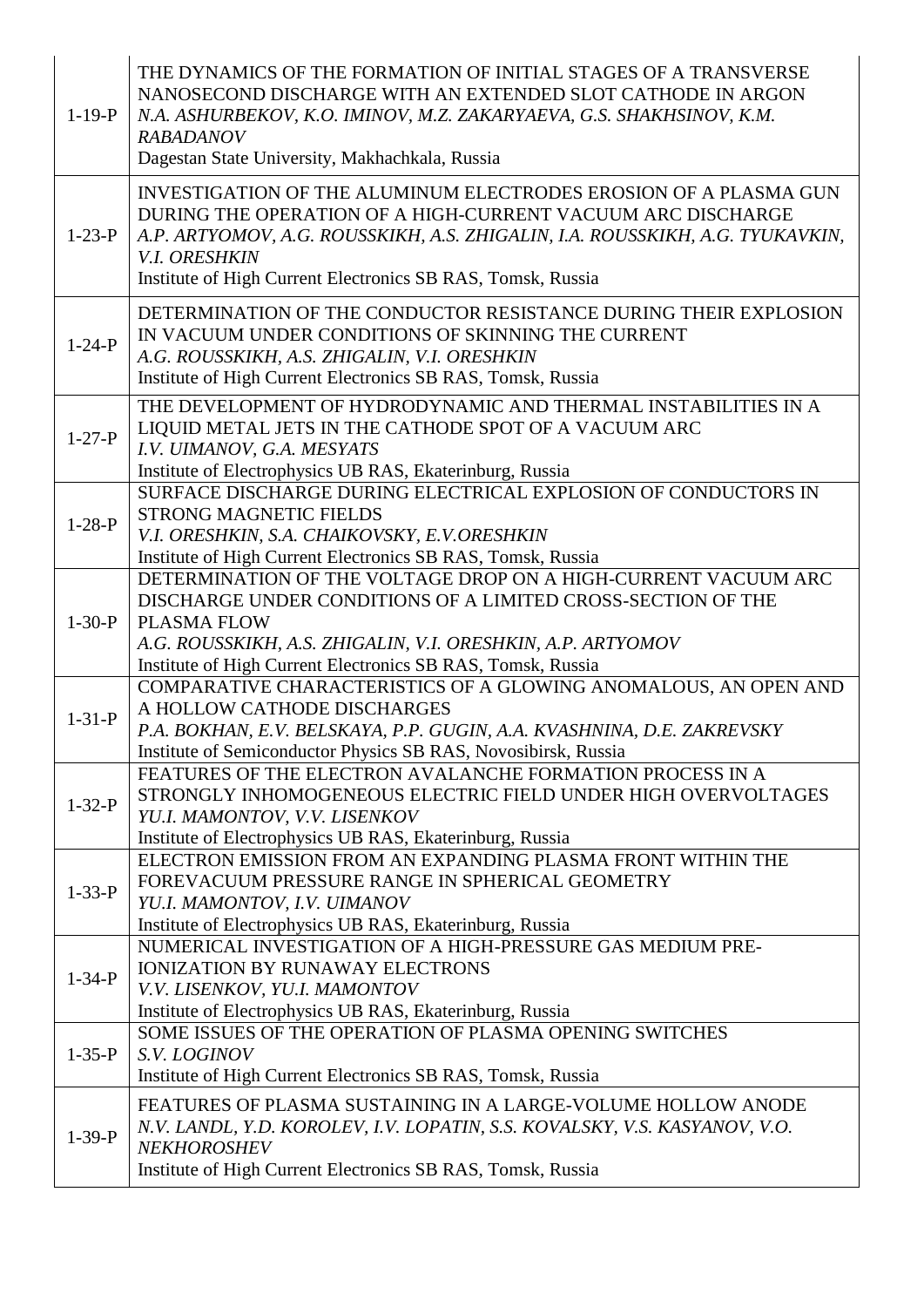| $1-40-P$     | GENERATION OF A PLASMA OF A NON-SELF-SUSTAINING GLOW DISCHARGE AT<br>LOW PRESSURE INSIDE LONG CAVITIES<br>D.Y. IGNATOV, S. KOVALSKY, I. LOPATIN<br>Institute of High Current Electronics SB RAS, Tomsk, Russia                                                                  |
|--------------|---------------------------------------------------------------------------------------------------------------------------------------------------------------------------------------------------------------------------------------------------------------------------------|
| $1 - 44 - P$ | "ELECTRICAL WIND" IN CO <sub>2</sub> -LASER MIXTURES AT SUPERATMOSPHERIC<br><b>PRESSURES</b><br>B.A. KOZLOV, D.S. MAKHANKO<br>Ryazan State Radio Engineering University named after V.F. Utkin, Ryazan, Russia                                                                  |
| $1-45-P$     | FORMATION OF VOLUME DISCHARGES IN DENSE GASES AT PULSE REPETITION<br><b>RATES UP TO 10 kHz</b><br><b>B.A. KOZLOV</b><br>Ryazan State Radio Engineering University named after V.F. Utkin, Ryazan, Russia                                                                        |
| $1-47-P$     | ARC DISCHARGES OPERATION IN "ELION" MODE<br>I.V. LOPATIN, YU.H. AKHMADEEV, S.V. KOVALSKY, D.YU. IGNATOV<br>Institute of High Current Electronics SB RAS, Tomsk, Russia                                                                                                          |
| $1-48-P$     | TRAPPED RUNAWAY MODE OF ELECTRONS ACCELERATION AND IONIZATION<br>PROCESSES IN PULSED DISCHARGE<br>M.M. TSVENTOUKH<br>Lebedev Physical Institute of Russian Academy of Sciences, Moscow, Russia                                                                                  |
| $1-50-P$     | MODELING DC DISCHARGES: FROM TOWNSEND TO ARC MODE IN ATOMIC AND<br><b>MOLECULAR GASES</b><br>A.I. SAIFUTDINOV, B.A. TIMERKAEV, A.R. SOROKINA, A.A. SAIFUTDINOVA<br>Kazan National Research Technical University, Kazan, Russia                                                  |
| $1 - 52 - P$ | NUMERICAL STUDIES OF THE DYNAMICS OF A SURFACE BARRIER DISCHARGE<br>IN MOLECULAR GASES AND GAS HEATING IN THE REGION OF THE DISCHARGE<br><b>FORMATION</b><br>A.I. SAIFUTDINOV, A.A. SAIFUTDINOVA, B.A. TIMERKAEV<br>Kazan National Research Technical University, Kazan, Russia |
| $1 - 53 - P$ | ON HYBRID TYPE OF CATHODE ATTACHMENT IN HIGH CURRENT VACUUM<br><b>ARCS</b><br>D.L. SHMELEV, S.A CHAIKOVSKY, I.V. UIMANOV<br>Institute of Electrophysics UB RAS, Ekaterinburg, Russia                                                                                            |
| $1 - 54 - P$ | 2D KINETIC SIMULATION OF CATHODE SPOT PLASMA EXPANSION<br>D.L. SHMELEV, S.A. BARENGOLTS, M.M. TSVENTOUKH, I.V. UIMANOV<br>Institute of Electrophysics UB RAS, Ekaterinburg, Russia                                                                                              |
| $1 - 55 - P$ | MECHANISM OF ADDITIONAL SELF-FOCUSING OF AN ELECTRON BEAM<br>GENERATED DURING A HIGH-VOLTAGE NANOSECOND DISCHARGE IN A GAS-<br><b>FILLED DIODE</b><br>D.A. SOROKIN, M.I. LOMAEV, A.V. DYATLOV, V.F. TARASENKO<br>Institute of High Current Electronics SB RAS, Tomsk, Russia    |
| $1 - 56 - P$ | SPLITTING OF THE IONIZATION WAVE DURING THE DEVELOPMENT OF GAS<br>BREAKDOWN IN A MULTICHANNEL DISCHARGE SYSTEM<br>A.I. SHISHPANOV, P.S. BAZHIN, A.V. MESCHANOV<br>Saint Petersburg State University, Saint-Petersburg, Russia                                                   |
| $1 - 57 - P$ | HOLE SIZE EFFECT ON MICROHOLLOW CATHODE DISCHARGE IN AIR<br>K.I. ROMANOV, S.I. MOSHKUNOV, S.V. NEBOGATKIN, E.A. SHERSHUNOVA<br>Institute for Electrophysics and Electric Power RAS, Moscow, Russia                                                                              |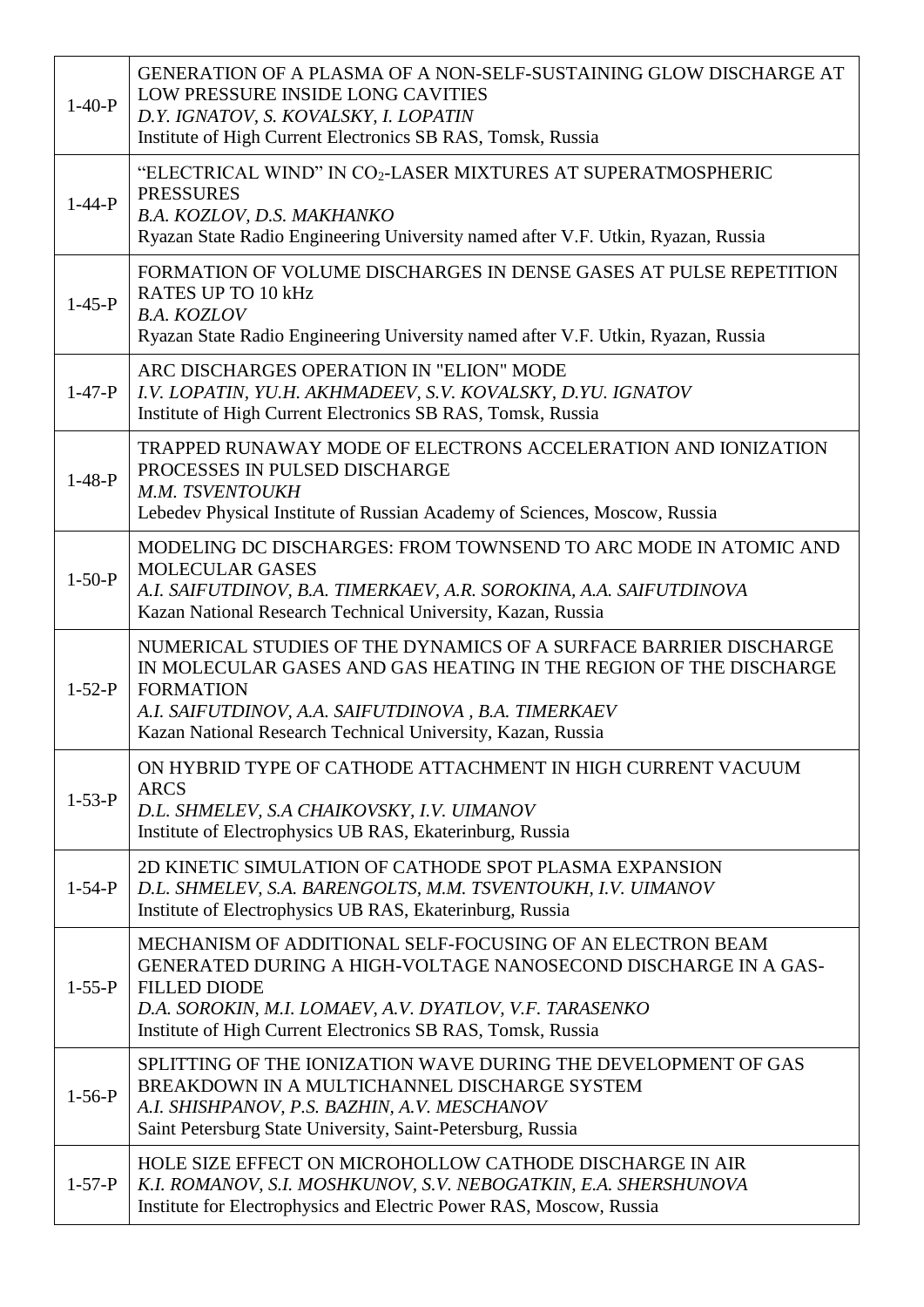| $1-58-P$     | FORMATION OF PLASMA JETS BY A HIGH-CURRENT DISCHARGE IN METAL<br><b>VAPOR</b><br>V.A. KOKSHENEV, N.E. KURMAEV<br>Institute of High Current Electronics SB RAS, Tomsk, Russia                                                                                                                                           |
|--------------|------------------------------------------------------------------------------------------------------------------------------------------------------------------------------------------------------------------------------------------------------------------------------------------------------------------------|
| $1-59-P$     | DENSE PLASMA FORMATION ON THE SURFACE OF A STAINLESS STEEL<br>CONDUCTOR IN ULTRAHIGH MAGNETIC FIELDS<br>V.A. KOKSHENEV, N.E. KURMAEV<br>Institute of High Current Electronics SB RAS, Tomsk, Russia                                                                                                                    |
| $1-60-P$     | MECHANISMS FOR INCREASING THE DIFFUSE CHANNELS DENSITY IN PUMP<br><b>DISCHARGES OF EXCIMER LASERS</b><br>S.A. YAMPOLSKAYA, A.G. YASTREMSKII<br>Institute of High Current Electronics SB RAS, Tomsk, Russia                                                                                                             |
| $1-62-P$     | EXPERIMENTAL INSTALLATION FOR STUDYING CATHODE PLASMA PROCESSES<br>IN VACUUM GAP OF PULSED ELECTRON ACCELERATOR WITH GAS OR LIQUIDE<br><b>INJECTION</b><br>I.S. EGOROV, A.V. KLIMKIN, A.V. POLOSKOV, M.A. SEREBRENNIKOV, M.V.TRIGUB<br>Tomsk polytechnic university, Tomsk, Russia                                     |
| $1-65-P$     | CURRENT AND VOLTAGE IN PLANAR DIODE WITH A MOVING CONDUCTING<br><b>CHANNEL</b><br>V.A. SHKLYAEV, S.YA.BELOMYTTSEV, A.A. GRISHKOV<br>Institute of High Current Electronics SB RAS, Tomsk, Russia                                                                                                                        |
| $1-68-P$     | STUDY OF RADIATIVE CHARACTERISTICS OF A COMPLETED PARTIAL<br><b>DISCHARGE</b><br>V.O. BEZRUKOV, E.A.YAKOVLEV, V.V. YUGAY, L.A. ZINOVYEV, A.R. KASHLEV<br>Karaganda Technical University, Karaganda, Kazakhstan                                                                                                         |
| $1 - 72 - P$ | <b>GENERATION OF PLASMA IN LOW-PRESSURE DISCHARGE</b><br>S.P. NIKULIN<br>Institute of Electrophysics UB RAS, Ekaterinburg, Russia                                                                                                                                                                                      |
| $1 - 73 - P$ | EFFECT OF BREMSSTRAHLUNG ON THE CHARACTERISTIC GROWTH LENGTH OF<br>AN AVALANCHE OF RUNAWAY ELECTRONS<br>E.V. ORESHKIN<br>P.N. Lebedev Physical Institute of the Russian Academy of Sciences, Moscow, Russia                                                                                                            |
| $2-01-P$     | MULTI-CYCLE MODIFICATION OF 40Cr STEEL BY IRRADIATING THE "FILM (Si<br>$(0.2 \mu m) + Nb (0.2 \mu m)$ / SUBSTRATE (40Cr STEEL)" SYSTEM BY AN INTENSIVE<br>PULSED ELECTRON BEAM<br>N.N. KOVAL, YU.F. IVANOV, V.V. SHUGUROV, A.D. TERESOV, E.A. PETRIKOVA<br>Institute of High Current Electronics SB RAS, Tomsk, Russia |
| $2 - 02 - P$ | CHARGE AND ELEMENTAL COMPOSITION OF PLASMA GENERATED BY<br>SPUTTERING OF POWDER TARGET FROM AMORPHOUS BORON<br>YU.F. IVANOV, V.V. SHUGUROV, O.V. KRYSINA, V.E. PROKOPIEV<br>Institute of High Current Electronics SB RAS, Tomsk, Russia                                                                                |
| $2 - 03 - P$ | STRUCTURE AND PROPERTIES OF HIGH-CHROMIUM STEEL IRRADIATED WITH A<br>PULSED ELECTRON BEAM AND NITRIDED IN A LOW-PRESSURE GAS DISCHARGE<br><b>PLASMA</b><br>YU.F. IVANOV, E.A. PETRIKOVA, A.D. TERESOV, S.V. LYKOV, M.E. RYGINA<br>Institute of High Current Electronics SB RAS, Tomsk, Russia                          |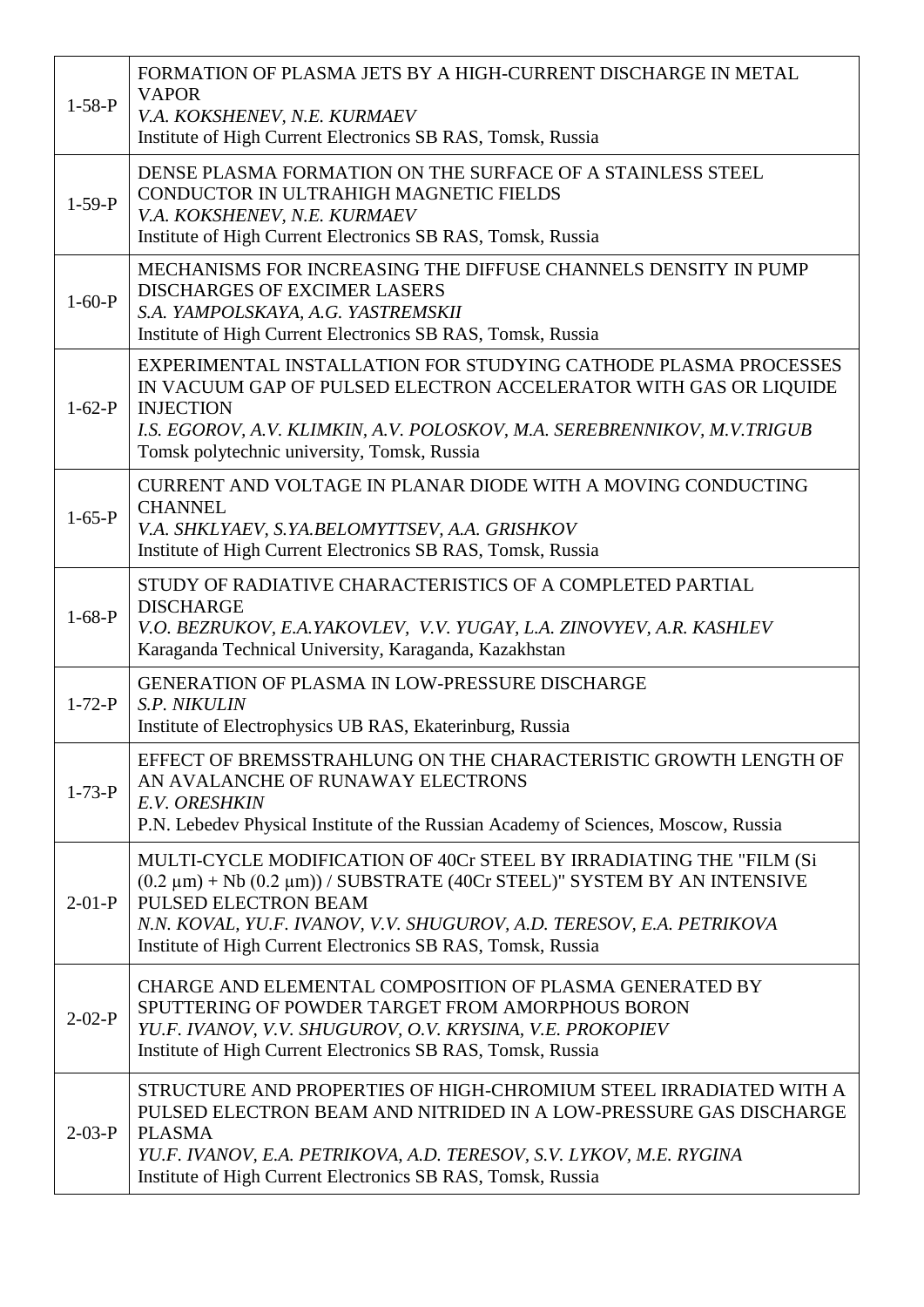| $2 - 04 - P$ | NUMERICAL ESTIMATION OF THE SPUTTERING COEFFICIENT OF COPPER<br>ANODE OF A PLANAR MAGNETRON BY A BEAM OF ACCELERATED ARGON IONS<br>WITH ENERGY OF 1-10 keV<br>D.B-D. TSYRENOV, A.P. SEMENOV, I.A. SEMENOVA, E.O. NIKOLAEV<br>Institute of Physical Materials Science SB RAS, Ulan-Ude, Russia             |
|--------------|-----------------------------------------------------------------------------------------------------------------------------------------------------------------------------------------------------------------------------------------------------------------------------------------------------------|
| $2-06-P$     | FEATURES OF THE DISCHARGE AND DEPOSITION OF THE CrN <sub>x</sub> COATINGS WHEN<br>USING MAGNETRON WITH A HOT TARGET<br>G.A. BLEYKHER, V.A. GRUDININ, D.V. SIDELEV, V.P. KRIVOBOKOV<br>Tomsk Polytechnic University, Tomsk, Russia                                                                         |
| $2-10-P$     | DEPOSITION OF TISICN COATINGS BY DECOMPOSITION OF<br>HEXAMETHYLDISILAZANE AND ANODIC EVAPORATION OF TITANIUM IN A<br>LOW-PRESSURE ARC DISCHARGE<br>A.I. MEN'SHAKOV, YU.A. BRYUHANOVA, YU.S. SURKOV, A.V. CHUKIN<br>Institute of Electrophysics UB RAS, Ekaterinburg, Russia                               |
| $2-12-P$     | EFFECT OF 3D IONS IMPLANTATION ON ELECTRONIC STRUCTURE OF $V_2O_5$<br><b>BASED CATHODE FOR LITHIUM-ION BATTERIES</b><br>I.S. ZHIDKOV, A.I. KUKHARENKO, D.A. ERZUNOV, S.O. CHOLAKH, N.V. GAVRILOV,<br><b>E.Z. KURMAEV</b><br>Ural Federal University, Ekaterinburg, Russia                                 |
| $2 - 13 - P$ | METHOD OF A STRUCTURAL STEELS COMPLEX TREATMENT COMBINING<br>ELECTRON-ION-PLASMA ALITIZING AND NITRIDING IN A SINGLE VACUUM<br><b>CYCLE</b><br>YU.H. AKHMADEEV, I.V. LOPATIN, YU.F. IVANOV, O.V. KRYSINA, E.A. PETRIKOVA,<br>M.E. RYGINA<br>Institute of High Current Electronics SB RAS, Tomsk, Russia   |
| $2 - 17 - P$ | THE EFFECT OF O <sub>2</sub> DISSOCIATION DEGREE ON THE RATE OF ANODIC<br>EVAPORATION OF AI IN LOW-PRESSURE ARC<br>S.V. KRIVOSHAPKO, N.V. GAVRILOV, A.S. KAMENETSKIKH, P.V. TRETNIKOV,<br>A.V. CHUKIN<br>Institute of Electrophysics UB RAS, Ekaterinburg, Russia                                         |
| $2-19-P$     | INFLUENCE OF ELECTRON-BEAM HEATING MODES ON THE STRUCTURE OF<br>COMPOSITE $ZrO_2$ -Al <sub>2</sub> O <sub>3</sub> CERAMICS<br>A.S. KLIMOV, I.YU. BAKEEV, A.A. ZENIN<br>Tomsk State University of Control Systems and Radioelectronics, Tomsk, Russia                                                      |
| $2 - 20 - P$ | ELECTRON BEAM SINTERING OF Mn-Zn FERRITES USING A FOREVACUUM<br>PLASMA ELECTRON SOURCE<br>A.S. KLIMOV, I.YU. BAKEEV, A.A. ZENIN<br>Tomsk State University of Control Systems and Radioelectronics, Tomsk, Russia                                                                                          |
| $2 - 22 - P$ | FEATURES OF BORIDING DIE STEEL D5 BY ELECTRON BEAMS<br>A.S. MILONOV, D.E. DASHEEV, N.N. SMIRNYAGINA, A.E. LAPINA<br>Institute of Physical Materials Science SB RAS, Ulan-Ude, Russia                                                                                                                      |
| $2 - 27 - P$ | EFFECT OF ION NITRIDING BY GLOW DISCHARGE ON THE<br>PHYSICOMECHANICAL PROPERTIES OF THE PLASTICALLY DEFORMED TOOL<br>STEEL R6M5<br>R.K. VAFIN, A.V. ASYLBAEV, D.V. MAMONTOV, I.D. SKLIZKOV, G.I. RAAB, E.F.<br>KHAIRETDINOV, R.S. ESIPOV<br>Institute of Aviation Technologies and Materials, Ufa, Russia |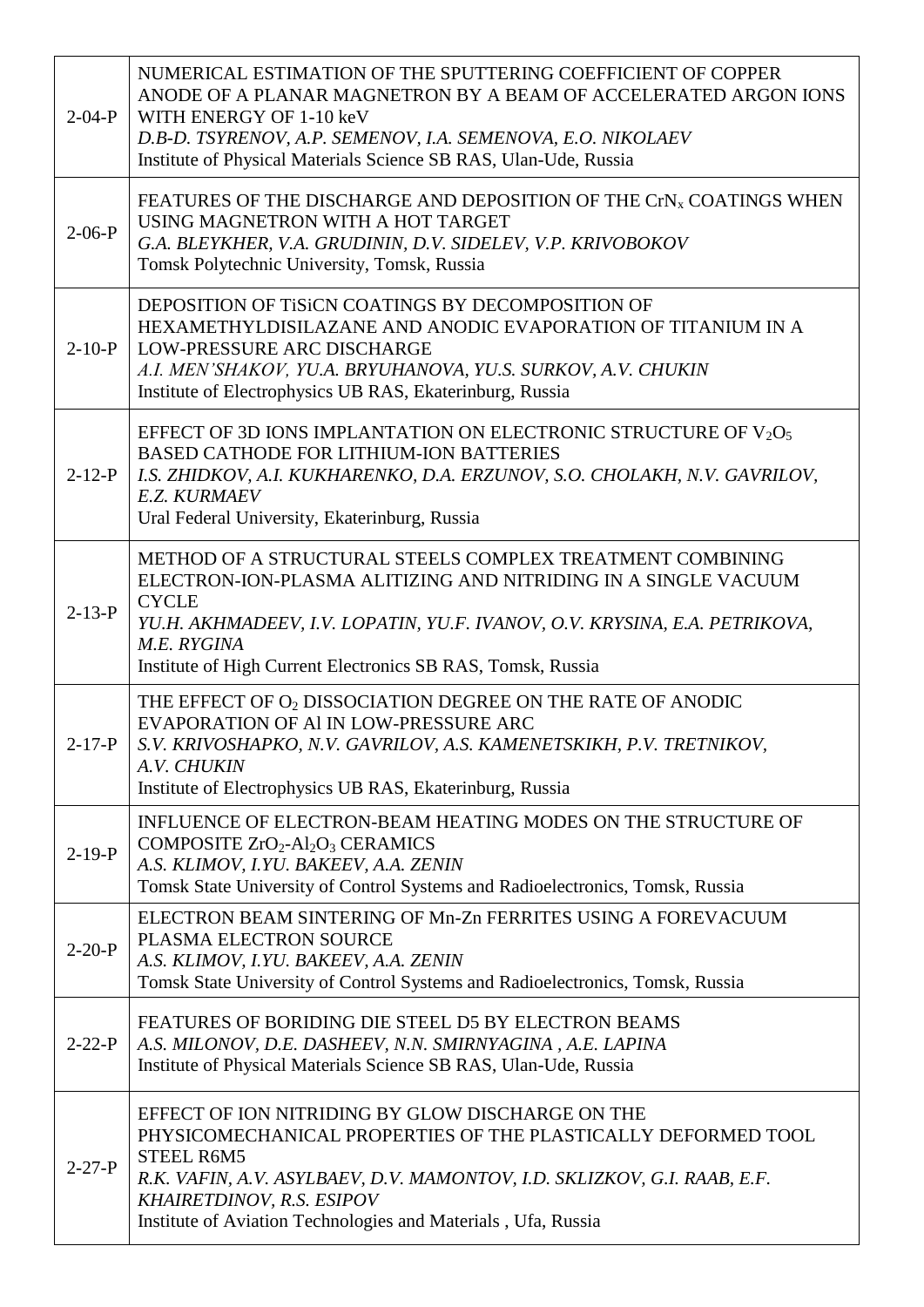| $2-29-P$     | ADVANTAGES OF USING OF PLASMA OF PULSE-PERIODIC LOW-PRESSURE<br>DISCHARGES FOR SURFACE TREATMENT<br>V.V. DENISOV, YU.A. DENISOVA, S.S. KOVALSKY, A.A. LEONOV, E.V. OSTROVERKHOV,<br>V.N. TISHCHENKO, V.V. YAKOVLEV<br>Institute of High Current Electronics SB RAS, Tomsk, Russia                                                         |
|--------------|-------------------------------------------------------------------------------------------------------------------------------------------------------------------------------------------------------------------------------------------------------------------------------------------------------------------------------------------|
| $2 - 30 - P$ | <b>INVESTIGATION OF TUNGSTEN SURFACE CARBIDIZATION UNDER PLASMA</b><br><b>IRRADIATION</b><br>A. ZH. MINIYAZOV, T.R. TULENBERGENOV, I.A. SOKOLOV, G.K. ZHANBOLATOVA, O.S.<br>BUKINA, Ye.A. KOZHAHMETOV, M.K. SKAKOV<br>Branch "Institute of Atomic Energy" National Nuclear Center of the Republic of Kazakhstan,<br>Kurchatov, Kazakhstan |
| $2 - 32 - P$ | FORMATION OF CATALYTIC AND CORROSION PROTECTIVE LAYERS WITH USE<br>OF ION BEAM ASSISTED DEPOSITION OF METALS FROM VACUUM ARC<br><b>DISCHARGE PLASMA</b><br>V.V. POPLAVSKY,<br>Belarusian State Technological University, Minsk, Belarus                                                                                                   |
| $2 - 34 - P$ | EFFECT OF TEMPERATURE ON THE FORMATION OF TUNGSTEN CARBIDE IN A<br><b>BEAM-PLASMA DISCHARGE</b><br>G.K. ZHANBOLATOVA, V.V. BAKLANOV, M.K. SKAKOV, I.A. SOKOLOV, O.S. BUKINA,<br>YE.A. KOZHAHMETOV, N.A. ORAZGALIEV<br>Branch "Institute of Atomic Energy" National Nuclear Center of the Republic of Kazakhstan,<br>Kurchatov, Kazakhstan |
| $2 - 36 - P$ | COMPARATIVE STUDY ON HIGH-VOLTAGE NANOSECOND PULSES AND<br>DIELECTRIC BARRIER DISCHARGE EFFECTS ON SURFACE MORPHOLOGY AND<br>PHYSICO-CHEMICAL PROPERTIES OF NATURAL PYRRHOTITE<br>I.ZH. BUNIN, I.A. KHABAROVA<br>The N.V. Melnikov Institute of Comprehensive Exploitation of Mineral Resources RAS,<br>Moscow, Russia                    |
| $2 - 39 - P$ | SURFACE ENGINEERING OF TITANIUM: INFLUENCE OF ICP ETCHING AND<br>CALCIUM-PHOSPHATE-BASED COATING DEPOSITION<br>M.M. KHARKOV, A.V. KAZIEV, G.I. RYKUNOV, M.S. KUKUSHKINA, K.A. PROSOLOV,<br>M.A. KHIMICH, Yu.P. SHARKEEV<br>National Research Nuclear University MEPhI, Moscow, Russia                                                     |
| $2 - 41 - P$ | COMPOMPUTER SIMULATION OF TEMPERATURE FIELDS IN THE CR (FILM) -ZN<br>(SUBSTRATE) SYSTEM DURING PULSED ELECTRON BEAM IRRADIATION<br>A.B.MARKOV, A.V.SOLOVEV, E.V.YAKOVLEV, E.A.PESTEREV<br>Tomsk Scientific Centre SB RAS, Tomsk, Russia                                                                                                   |
| $2 - 42 - P$ | FIELD ELECTRON EMISSION FROM NANOSTRUCTURED TUNGSTEN SURFACE<br>P.S. MIKHAILOV, I.L. MUZYUKIN<br>Institute of Electrophysics UB RAS, Ekaterinburg, Russia                                                                                                                                                                                 |
| $2 - 43 - P$ | EFFECT OF ION IRRADIATION ON THE STRUCTURAL STATE AND MECHANICAL<br>PROPERTIES OF NATURALLY-AGED HOT-PRESSED D16 (Al-Cu-Mg) ALLOY<br><b>PROFILES</b><br>N.V. GUSHCHINA, V.V. OVCHINNIKOV, L.I. KAIGORODOVA, D.Y. RASPOSIENKO,<br>D.I. VICHUZHANIN<br>Institute of Electrophysics UB RAS, Ekaterinburg, Russia                             |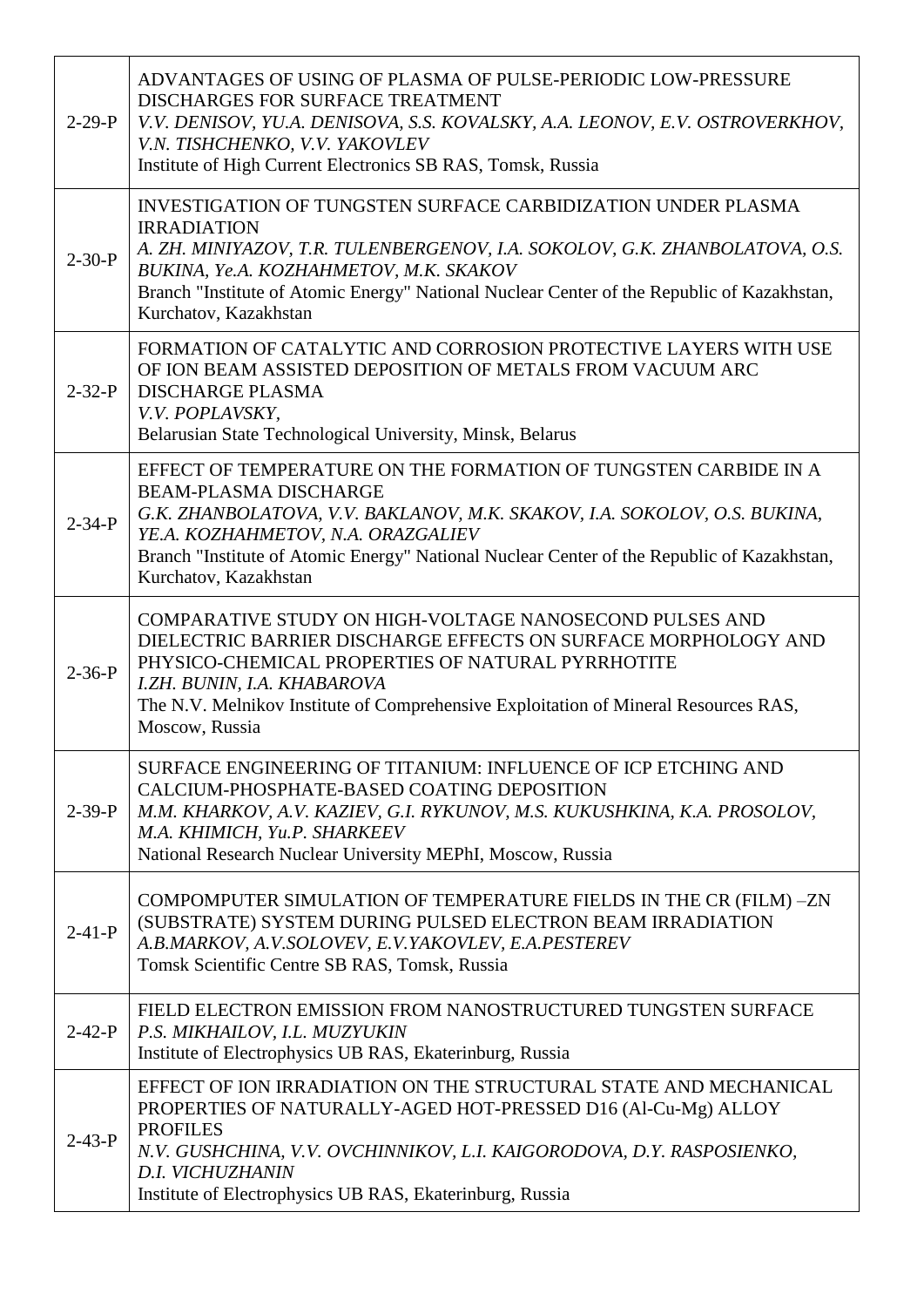| $2 - 44 - P$ | POSSIBILITY OF ANNEALING OF A DEFORMED Ni-13.9 WT. % W ALLOY WITH A<br><b>BEAM OF ACCELERATED ARGON IONS</b><br>N.V. GUSHCHINA, V.V. OVCHINNIKOV, V.I. BOBROVSKII, V.I. VORONIN<br>Institute of Electrophysics UB RAS, Ekaterinburg, Russia                                                                                                        |
|--------------|----------------------------------------------------------------------------------------------------------------------------------------------------------------------------------------------------------------------------------------------------------------------------------------------------------------------------------------------------|
| $2 - 45 - P$ | ION CURRENT OPTIMIZATION IN A MAGNETRON WITH TUNABLE MAGNETIC<br><b>FIELD</b><br>A.V. KAZIEV, D.G. AGEYCHENKOV, A.V. TUMARKIN, D.V. KOLODKO, N.S. SERGEEV,<br>M.M. KHARKOV<br>National Research Nuclear University MEPhI, Moscow, Russia                                                                                                           |
| $2 - 47 - P$ | INVESTIGATION OF THE STRUCTURE OF CRATERS ON THE SURFACE OF STEEL<br>12X18H10T AFTER ITS TREATMENT WITH A HIGH PULSEPOWER BEAM OF<br><b>CARBON IONS</b><br>A. E. LIGACHEV, M. V. ZHIDKOV, G. V. POTEMKIN, G. E. REMNEV<br>Prokhorov General Physics Institute RAS, Moscow, Russia                                                                  |
| $2 - 49 - P$ | MODIFICATION OF STAINLESS STEEL BASED ON SYNERGISTIC OF LOW-ENERGY<br>HIGH-INTENSITY ION IMPLANTATION AND HIGH-CURRENT ELECTRON BEAM<br><b>IMPACT ON THE SURFACE LAYER</b><br>O.S. KORNEVA, A.I. RYABCHIKOV, O.S. KORNEVA, D.O. SIVIN, A.I. IVANOVA, I.V.<br>LOPATIN, I.A. BOZHKO<br>National Research Tomsk Polytechnic University, Tomsk, Russia |
| $2 - 51 - P$ | INFLUENCE OF ION NITRIDING ON THE PROPERTIES OF DUPLEX SURFACE<br>TREATMENT OF HIGH-SPEED STEEL<br>R.SH. NAGIMOV, E.L. VARDANYAN, A.A. NIKOLAEV, A.V. OLEINIK, A.YU. NAZAROV<br>Ufa State Aviation Technical University, Ufa, Russia                                                                                                               |
| $2 - 52 - P$ | FORMATION OF WEAR-RESISTANCE NEAR SURFACE LAYERS IN Al-Si ALLOYS<br>WITH AN ELECTRON-BEAM TREATMENT<br>E.A. PETRIKOVA, YU.F. IVANOV, N.A. PROKOPENKO, A.D. TERESOV<br>Institute of High Current Electronics SB RAS, Tomsk, Russia                                                                                                                  |
| $2 - 55 - P$ | FORMATION OF A SILICON-NIOBIUM-BASED SURFACE ALLOY USING<br>ELECTRON-ION-PLASMA SURFACE ENGINEERING<br>V.V. SHUGUROV, N.N. KOVAL, YU.F. IVANOV, A.D. TERESOV, E.A. PETRIKOVA<br>Institute of High Current Electronics SB RAS, Tomsk, Russia                                                                                                        |
| $2 - 56 - P$ | DEPOSITION OF BORON FILMS BY DISCHARGE SYSTEM WITH HOT ANODE FROM<br><b>BORON POWDER</b><br>V.V. SHUGUROV, YU.F. IVANOV<br>Institute of High Current Electronics SB RAS, Tomsk, Russia                                                                                                                                                             |
| $2 - 57 - P$ | MODIFICATION AND OPTICAL DEGRADATION OF THIN MULTILAYERS UNDER<br><b>VUV/VU RADIATION FROM COMPRESSED PLASMA FLOWS</b><br>A.S. SKRIABIN, V.D. TELEKH, A.V. PAVLOV, D.A. CHESNOKOV, V.G. ZHUPANOV, P.A.<br><b>NOVIKOV</b><br>Bauman Moscow State Technical University, Moscow, Russia                                                               |
| $2 - 59 - P$ | <b>INTERACTION OF PLASMA WITH BERYLLIUM</b><br>I.A. SOKOLOV, M.K. SKAKOV, A.Z. MINIYAZOV, T.R. TULENBERGENOV, G.K.<br>ZHANBOLATOVA<br>Institute of Atomic Energy of the National Nuclear Center of the Republic of Kazakhstan,<br>Kurchatov, Kazakhstan                                                                                            |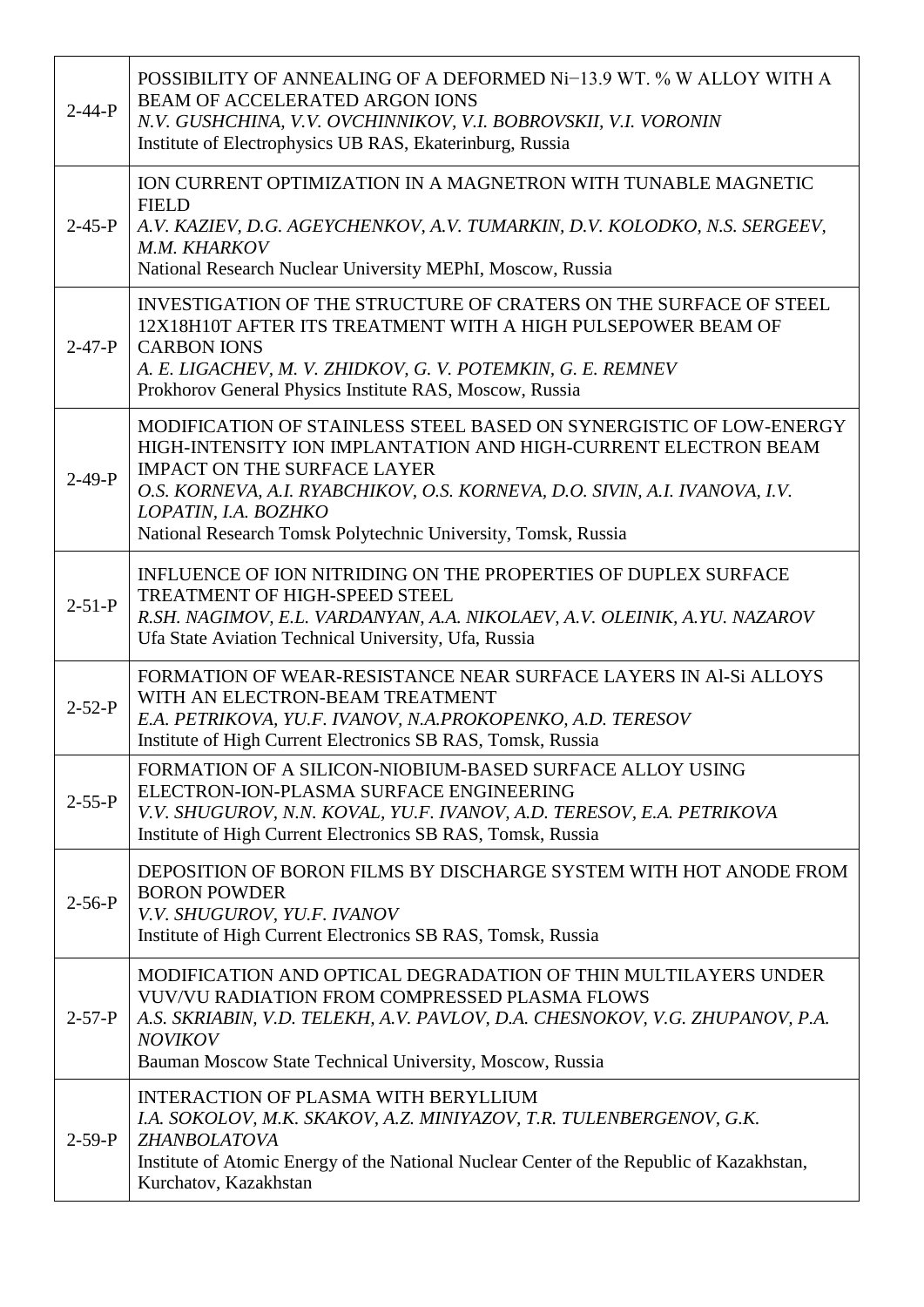| $2 - 60 - P$ | HYSTERESIS OF THE MAGNETRON DEPOSITION PROCESS WITH ALUMINUM AND<br>ZINC TARGETS IN A REACTIVE MIXTURE OF GASES<br>D.G. AGEYCHENKOV, A.V. KAZIEV, D.V. KOLODKO, N.S. SERGEEV, A.S. ISAKOVA, A.V.<br><b>TUMARKIN</b><br>National Research Nuclear University MEPhI, Moscow, Russia                                                                           |
|--------------|-------------------------------------------------------------------------------------------------------------------------------------------------------------------------------------------------------------------------------------------------------------------------------------------------------------------------------------------------------------|
| $2 - 62 - P$ | ELECTRON-BEAM DEPOSITION OF THERMOCONDUCTING CERAMIC COATINGS<br>FOR MICROELECTRONIC DEVICES<br>YU.G. YUSHKOV, E.M. OKS, A.V. TYUNKOV, D.B. ZOLOTUKHIN<br>Tomsk State University of Control Systems and Radioelectronics, Tomsk, Russia                                                                                                                     |
| $2 - 63 - P$ | EVALUATION OF EFFECTIVE MAGNETIZATION OF THIN MAGNETO-DIELECTRIC<br>FILMS DEPOSITED FROM BEAM PLASMA IN MEDIUM VACUUM<br>A.V. TYUNKOV, YU.G. YUSHKOV, D.B. ZOLOTUKHIN<br>Tomsk State University of Control Systems and Radioelectronics, Tomsk, Russia                                                                                                      |
| $2 - 64 - P$ | TWO-STAGE PVD METHOD FOR PROTECTIVE COATINGS FORMATION<br>YU.G. YUSHKOV, V.A. BURDOVITSIN, A.V. TYUNKOV, D.B. ZOLOTUKHIN<br>Tomsk State University of Control Systems and Radioelectronics, Tomsk, Russia                                                                                                                                                   |
| $2 - 65 - P$ | PLASMA NITRIDING IN COMPLEX POST-PROCESSING OF STAINLESS STEEL<br>PARTS OBTAINED BY ADDITIVE LASER TECHNOLOGY<br>V.A. SIROSH, A.V. MAKAROV, V.P. KUZNETSOV, P.A. SKORYNINA, A.B. VLADIMIROV,<br>N.V. LEZHNIN<br>M.N. Mikheev Institute of Metal Physics UB RAS, Ekaterinburg, Russia                                                                        |
| $2 - 68 - P$ | FORMATION OF ALLOYED LAYERS ON THE SURFACE OF MA-2 MAGNESIUM<br>ALLOY BY METHODS OF COMBINED ELECTRON-ION-PLASMA TREATMENT<br>A.D. TERESOV, YU.A. DENISOVA, V.V. DENISOV, A.A. LEONOV, S.S. KOVALSKY<br>Institute of High Current Electronics SB RAS, Tomsk, Russia                                                                                         |
| $2 - 71 - P$ | LEAD EVAPORATION BY VUV RADIATION OF VARIOUS SPECTRAL RANGES<br>V.D. TELEKH, A.V. PAVLOV, Y.Y. PROTASOV, T.S. SHCHEPANUK<br>Bauman Moscow State Technical University, Moscow, Russia                                                                                                                                                                        |
| $2 - 72 - P$ | <b>GAS-DISCHARGE PLASMA APPLICATION FOR ION-BEAM TREATMENT OF THE</b><br><b>HOLES' INNER SURFACES</b><br>O.S. KORNEVA, D.O. SIVIN, A.I. IVANOVA, D.O. VAKHRUSHEV<br>National Research Tomsk Polytechnic University, Tomsk, Russia                                                                                                                           |
| $2 - 73 - P$ | HIGH-ENTROPY ZrTiCrNiCu COATING<br>V.M. YUROV, V.I GONCHARENKO, V.S. OLESHKO<br>NAO Karaganda University named after Academician E.A. Buketov, Karaganda, Kazakhstan                                                                                                                                                                                        |
| $2 - 75 - P$ | INVESTIGATION OF THE EFFECT OF ION IRRADIATION ON THE PROCESS OF<br>NANOCRYSTALLIZATION OF AN Fe <sub>72.5</sub> Cu <sub>1</sub> Nb <sub>2</sub> Mo <sub>1.5</sub> Si <sub>14</sub> B <sub>9</sub> ALLOY USING THE IN<br>SITU RESISTIVITY MEASUREMENT METHOD<br>K.V. SHALOMOV, V.V. OVCHINNIKOV<br>Institute of Electrophysics UB RAS, Ekaterinburg, Russia |
| $2 - 77 - P$ | ELECTRONIC-ION-PLASMA MODIFICATION OF THE STRUCTURE AND<br>PROPERTIES OF SILUMIN<br>YU.F. IVANOV, A.A. KLOPOTOV, A.M. USTINOV, D.V. ZAGULIAEV, A.D. TERESOV,<br>YU.A. ABZAEV, O.M. LOSKUTOV<br>Siberian State Industrial University, Novokuznetsk, Russia                                                                                                   |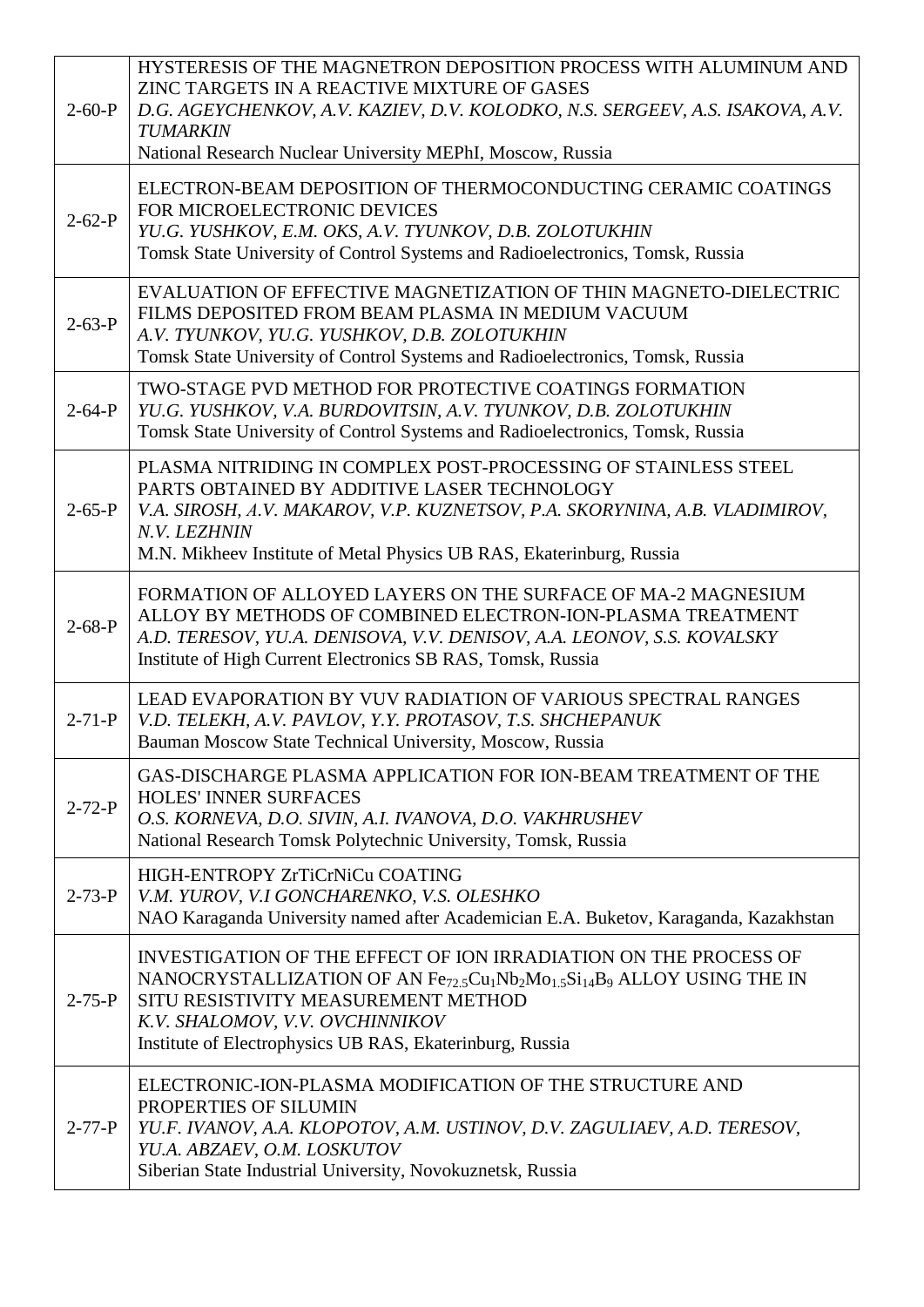| $2 - 78 - P$ | ADHESION STRENGTH OF Ti <sub>1-X</sub> C <sub>X</sub> - DLC MULTILAYER NANOCOMPOSITE THIN<br>FILMS COATED BY ION-PLASMA DEPOSITION ON MARTENSITIC STAINLESS<br>STEEL PRODUCED BY SELECTIVE LASER MELTING FOLLOWED BY PLASMA-<br>NITRIDING AND DIAMOND BURNISHING<br>N.V. LEZHNIN, A.V. MAKAROV, V.P. KUZNETSOV, A.B. VLADIMIROV, P.A. SKORYNINA,<br>V.A. SIROSH<br>M.N. Mikheev Institute of Metal Physics UB RAS, Ekaterinburg, Russia |
|--------------|-----------------------------------------------------------------------------------------------------------------------------------------------------------------------------------------------------------------------------------------------------------------------------------------------------------------------------------------------------------------------------------------------------------------------------------------|
| $3-01-P$     | ANALYSIS OF THE SIZE AND MORPHOLOGICAL COMPOSITION OF ABLATED<br>CERIUM DIOXIDE NANOPARTICLES AFTER ULTRASONIC DISPERSION AND<br>CENTRIFUGATION IN AQUATIC MEDIUM<br>V.A. MAMONTOV, M.A. PUGACHEVSKII, A.Yu. RYZHENKOVA<br>Southwest State University, Kursk, Russia                                                                                                                                                                    |
| $3-02-P$     | <b>INVESTIGATION OF EFFECTIVENESS OF ANTIMICROBIAL TREATMENT OF</b><br>POULTRY PRODUCTS BY ELECTROPHYSICAL METHODS<br>R.A. VAZIROV, S.YU. SOKOVNIN, A.S. KRIVONOGOVA, A.G. ISAEVA<br>Ural Federal University, Ekaterinburg, Russia                                                                                                                                                                                                      |
| $3-03-P$     | PREPARATION OF CERIUM (III) FLUORIDE NANOPOWDERS BY PULSED<br>ELECTRON BEAM EVAPORATION IN VACUUM<br>V.G. ILVES, S.Yu.SOKOVNIN, M.A. UIMIN<br>Institute of Electrophysics UB RAS, Ekaterinburg, Russia                                                                                                                                                                                                                                  |
| $3-04-P$     | PRODUCTION OF IRON OXIDE NANOPOWDERS BY RADIATION-CHEMICAL<br><b>METHOD</b><br>M.E. BALEZIN, S.YU. SOKOVNIN, M.A. UIMIN<br>Institute of Electrophysics UB RAS, Ekaterinburg, Russia                                                                                                                                                                                                                                                     |
| $3-05-P$     | INVESTIGATION OF BIOLOGICAL ACTIVITY OF BISMUTH NANOPOWDER OXIDE<br><b>DOPED WITH SILVER</b><br>O.A. SVETLOVA, V.G. ILVES, M.V. ULITKO, S.Yu. SOKOVNIN, T.R. SULTANOVA<br>Institute of Electrophysics UB RAS, Ekaterinburg, Russia                                                                                                                                                                                                      |
| $3-06-P$     | MORPHOLOGY HIGHLY DISPERSED SiO <sub>2</sub> OBTAINED IN THERMAL PLASMA<br><b>ENVIRONMENT</b><br>R.YU. BAKSHANSKIY, V.V. SHEKHOVTSOV, O.G. VOLOKITIN, N.K. SKRIPNIKOVS<br>Tomsk State University of Architecture and Building, Tomsk, Russia                                                                                                                                                                                            |
| $3-07-P$     | APPLICATION OF A NANOSECOND CORONA DISCHARGE GENERATOR FOR<br>ELECTRICAL SEPARATION OF ORES<br>O.D. KRASNIY, S.R. KORZHENEVSKIY, A.A. KOMARSKIY, A.V. PONOMAREV, A.S.<br><b>CHEPUSOV</b><br>Institute of Electrophysics UB RAS, Ekaterinburg, Russia                                                                                                                                                                                    |
| $3-08-P$     | MECHANICAL PROPERTIES AND COMPOSITION OF TISICN COATINGS OBTAINED<br>BY DECOMPOSITION OF HEXAMETHYLDISILAZANE AND ANODIC<br>EVAPORATION OF TITANIUM IN A LOW PRESSURE ARC DISCHARGE<br>A.I. MEN'SHAKOV, YU.A. BRYUHANOVA, I.S. ZHIDKOV, P.A. SKORYNINA<br>Institute of Electrophysics UB RAS, Ekaterinburg, Russia                                                                                                                      |
| $3-11-P$     | SIAION SYNTHESIZED BY DC ARC PLASMA<br>K.A. BEZUKHOV, V.A. VLASOV, A.A. KLOPOTOV, YU.A. ABZAEV, N.N. GOLOBOKOV,<br>G.G. VOLOKITIN, V.V. SHEKHOVTSOV, N.A. TSVETKOV<br>Tomsk State University of Architecture and Building, Tomsk, Russia                                                                                                                                                                                                |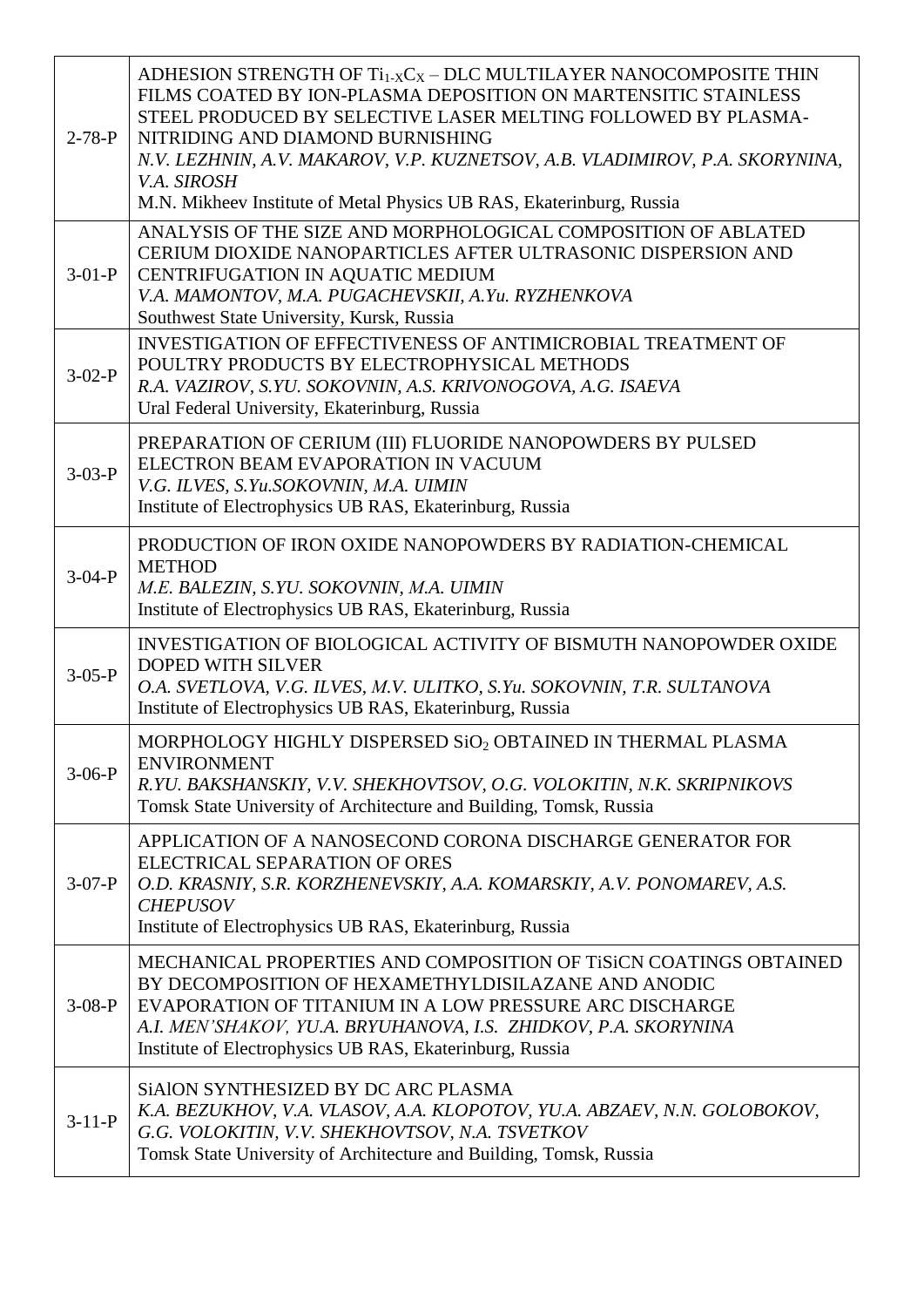| $3-12-P$     | EFFECT OF PULSED SOFT X-RAY RADIATION ON THE SURFACE TOPOGRAPHY OF<br><b>SOME METALS</b><br>A.E. LIGACHEV, M.V. ZHIDKOV, S.A. SOROKIN, G.V. POTEMKIN, YU.R.KOLOBOV<br>Prokhorov General Physics Institute RAS, Moscow, Russia                                                                                                                     |
|--------------|---------------------------------------------------------------------------------------------------------------------------------------------------------------------------------------------------------------------------------------------------------------------------------------------------------------------------------------------------|
| $3 - 13 - P$ | STUDY OF METHANE STEAM REFORMING IN THE PLASMA OF A NANOSECOND<br><b>SURFACE GAS DISCHARGE</b><br>I.E. FILATOV, D.L. KUZNETSOV, V.V. UVARIN<br>Institute of Electrophysics UB RAS, Ekaterinburg, Russia                                                                                                                                           |
| $3-14-P$     | INVESTIGATION OF THE RELATIVE REACTIVITY OF VOLATILE ORGANIC<br>COMPOUNDS IN THE AIR PLASMA OF A PULSED CORONA DISCHARGE BY THE<br><b>METHOD OF COMPETING REACTIONS</b><br>I.E. FILATOV, V.V. UVARIN, D.L. KUZNETSOV<br>Institute of Electrophysics UB RAS, Ekaterinburg, Russia                                                                  |
| $3-15-P$     | SYNTHESIS OF MULLITE FROM ALUMINOSILICATE RAW MATERIALS IN A<br>THERMAL PLASMA FLOW<br>R.E. GAFAROV, V.V. SHEKHOVTSOV, O.G. VOLOKITIN<br>Tomsk State University of Architecture and Building, Tomsk, Russia                                                                                                                                       |
| $3-16-P$     | SYNTHESIS OF MAX-PHASES, STRUCTURE AND PHASE COMPOSITION OF<br>MODIFIED LAYERS ON TITANIUM ALLOY VT-1 AS A RESULT OF ELECTRON-<br><b>BEAM TREATMENT</b><br>A.E. LAPINA, N.N. SMIRNYAGINA, V. M. KHALTANOVA<br>Institute of Physical Materials Science SB RAS, Ulan-Ude, Russia                                                                    |
| $3-19-P$     | MODIFICATION OF THE SURFACE OF COPPER AND ITS ALLOYS DUE TO<br>NANOSECOND ULTRAVIOLET LASER PULSES IMPACT<br>V.E. ROGALIN, T.V. MALINSKIY, I.A. KAPLUNOV<br>Institute for Electrophysics and Electric Power RAS, Moscow, Russia                                                                                                                   |
| $3-20-P$     | THE STUDY OF AN INSTABILITIES ROLE OF PLASMA IN THE HIGH-VOLTAGE<br>DISCHARGE FORMATION INITIATED BY OPTICAL RADIATION AT HIGH<br>PRESSURES IN HIGH-VOLTAGE OPTICALLY TRIGGERED SWITCHES<br>A.I. LIPCHAK, S.V. BARAKHVOSTOV, N.B.VOLKOV, E.A. CHINGINA, I.S. TURMYSHEV<br>Institute of Electrophysics UB RAS, Ekaterinburg, Russia                |
| $3 - 23 - P$ | INVESTIGATION OF THE EFFECT OF WATER VAPOR AND CONDENSED PHASE ON<br>THE ENERGY CONDITIONS FOR THE INITIATION OF THE PLASMA-CHEMICAL<br>PROCESS OF FLUE GAS PURIFICATION BY A PULSED ELECTRON BEAM<br>G. KHOLODNAYA, R. SAZONOV, D. PONOMAREV, I. EGOROV, A. POLOSKOV, M.<br><b>SEREBRENIKOV</b><br>Tomsk Polytechnic University, Tomsk, Russia   |
| $3-25-P$     | EVALUATION OF THE EFFECT OF PRE-SOWING ELECTRON IRRADIATION OF<br>BARLEY SEEDS ON PLANT DEVELOPMENT AND DISEASE INCIDENCE<br>N. N. LOY, N.I. SANZHAROVA, S.N. GULINA, O.V. SUSLOVA, T.V. CHIZH, M.S.<br>VOROBYOV, S.Yu. DOROSHKEVICH<br>Federal State Scientific Institution «Russian Institute of Radiology and agroecology», Obninsk,<br>Russia |
| $3-26-P$     | <b>INVESTIGATION OF HYDROXYL GROUP RADICALS GENERATION AT</b><br>INTERACTION OF A COLD ATMOSPHERIC PLASMA JET WITH AN ENVIRONMEN<br>E.V. MILAKHINA, P.P. GUGIN, D.E. ZAKREVSKY<br>Novosibirsk State Technical University/Institute of Semiconductor Physics A.V. Rzhanov of<br>the Siberian Branch of the RAS, Novosibirsk, Russia                |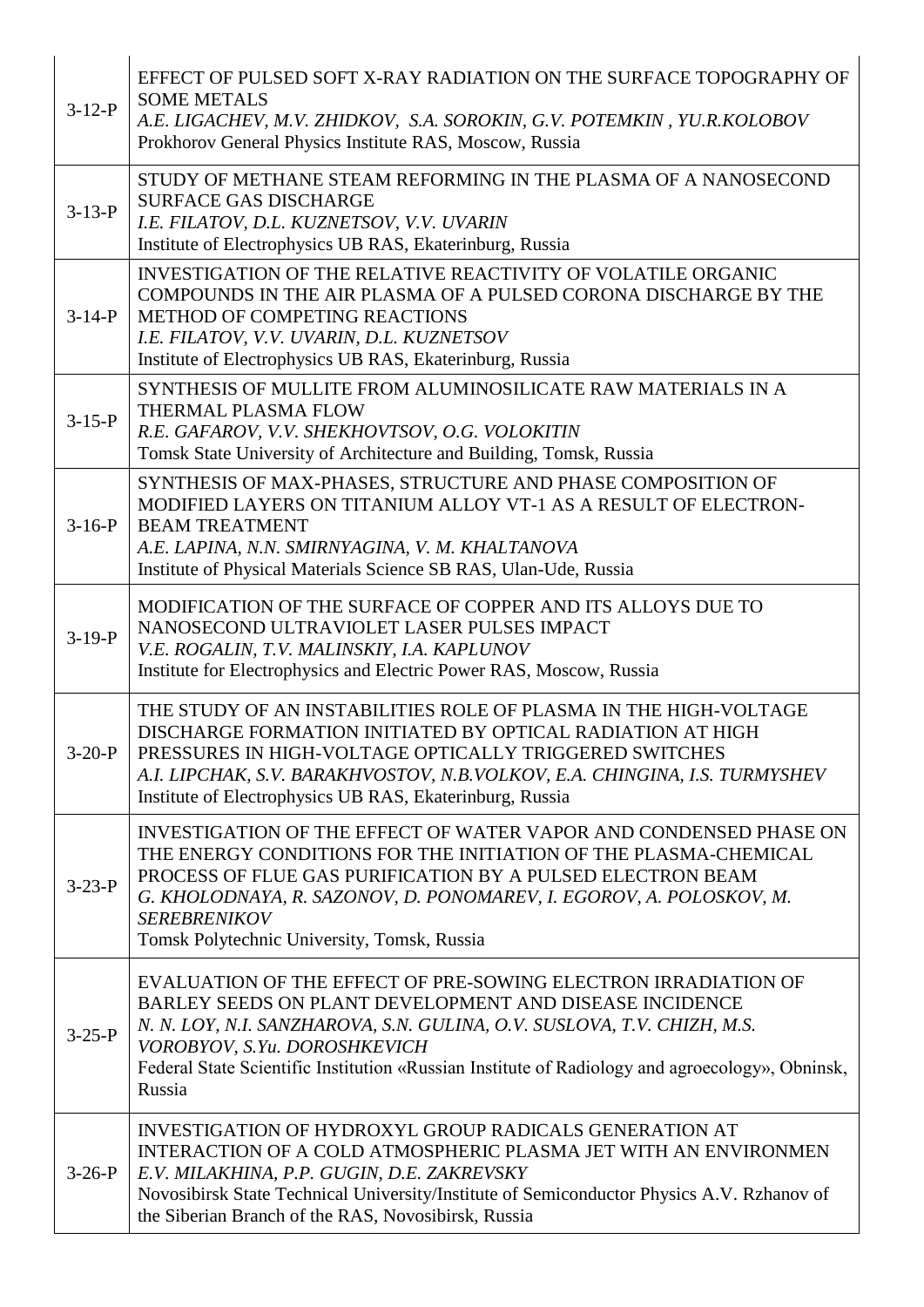| $3-28-P$     | THE STUDY OF RADIATION DAMAGE ASSESSMENT ON FUEL CLAD OF MNSR<br>USING COMPUTATIONAL TOOLS<br>A. SAMIRU, V. N. NESTEROV<br>Tomsk Polytechnic University, Tomsk, Russia                                                                                                                                                           |
|--------------|----------------------------------------------------------------------------------------------------------------------------------------------------------------------------------------------------------------------------------------------------------------------------------------------------------------------------------|
| $3-29-P$     | EFFECT OF PLASMA ON PROLIFIRATION RATE OF HUMAN CELLS<br>E.A. SHERSHUNOVA, S.I. MOSHKUNOV, S.V. NEBOGATKIN, O.S. ROGOVAYA<br>Institute for Electrophysics and Electric Power RAS, Saint-Petersburg, Russia                                                                                                                       |
| $3 - 30 - P$ | THE DC PULSE CURRENT PATTERN INFLUENCE DURING SPARK PLASMA<br><b>SINTERING</b><br>THET NAING SOE, I.M.MAKHADILOV, N.W.SOLIS PINARGOTE<br>Moscow State Technological University (Stankin), Moscow, Russia                                                                                                                         |
| $3 - 35 - P$ | PRODUCTION OF NANOPOWDERS OF BISMUTH OXIDE DOPED WITH SILVER BY<br>PULSED ELECTRON BEAM EVAPORATION IN VACUUM<br>V.G. ILVES, S.YU.SOKOVNIN, M.A. UIMIN<br>Institute of Electrophysics UB RAS, Ekaterinburg, Russia                                                                                                               |
| $3 - 36 - P$ | INFLUENCE OF RESIDUAL GAS ON THE FIELD ELECTRON EMISSION<br>CHARACTERISTICS OF GRAINED STRUCTURAL GRAPHITE<br>A.S. CHEPUSOV, A.A. KOMARSKIY, S.R. KORZHENEVSKIY<br>Institute of Electrophysics UB RAS, Ekaterinburg, Russia                                                                                                      |
| $3 - 37 - P$ | PHOTOCHEMICAL CONVERSION PROCESSES IN PETROLEUM<br>U.J. YOLCHUEVA, R.A. JAFAROVA, S.Y.RASHIDOVA, Z.F.HASHIMZADE SEYID,<br>S.A.SULEYMANOVA<br>Institute of Petrochemical Processes, Azerbaijan National Academy of Sciences, Baku,<br>Azerbaijan                                                                                  |
| $3 - 38 - P$ | INVESTIGATION OF THE ROLE OF CHEMICALLY ACTIVE RADICALS IN THE<br>ANTIBACTERIAL PROPERTIES OF A LOW-TEMPERATURE PLASMA JET AT<br>AMBIENT PRESSURE MIXED WITH ARGON AND AIR<br>N.A. ASHURBEKOV, Z.M. ISAEVA, G.S. SHAKHSINOV, K.M. RABADANOV, A.A.<br>MURTAZAEVA, E.KH. ISRAPOV<br>Dagestan State University, Makhachkala, Russia |
| $3-39-P$     | ELECTRIC ARC IN PLASMA FLOW OF GAS DISCHARGE WITH A LIQUID<br>ELECTROLYTE CATHODE<br>G.K. TAZMEEV, A.K. TAZMEEV, B.K. TAZMEEV<br>Kazan Federal University, Naberezhnye Chelny Institute, Naberezhnye Chelny, Russia                                                                                                              |
| $3-40-P$     | PECULIARITIES OF ELECTROPHORETIC DEPOSITION OF NANOPOWDERS OF<br>VARIOUS MORPHOLOGIES USED FOR OPTICAL CERAMICS FABRICATION<br>E.G. KALININA, M.G. IVANOV, D.S. RUSAKOVA<br>Institute of Electrophysics UB RAS, Ekaterinburg, Russia                                                                                             |
| $3-41-P$     | ONE OF THE METHODS OF NUMERICAL OPTIMIZATION IN CHEMICAL KINETICS<br><b>PROBLEMS</b><br>V.YU. CHEBAKOVA, L.N. KASHAPOV, N.F.KASHAPOV<br>Kazan Federal University, Kazan, Russia                                                                                                                                                  |
| $3-42-P$     | LASER PLUME GLOW ON A SURFACE OF NON-ROTATING AND FAST-ROTATING<br><b>TARGET</b><br>V.A. SHITOV<br>Institute of Electrophysics UB RAS, Ekaterinburg, Russia                                                                                                                                                                      |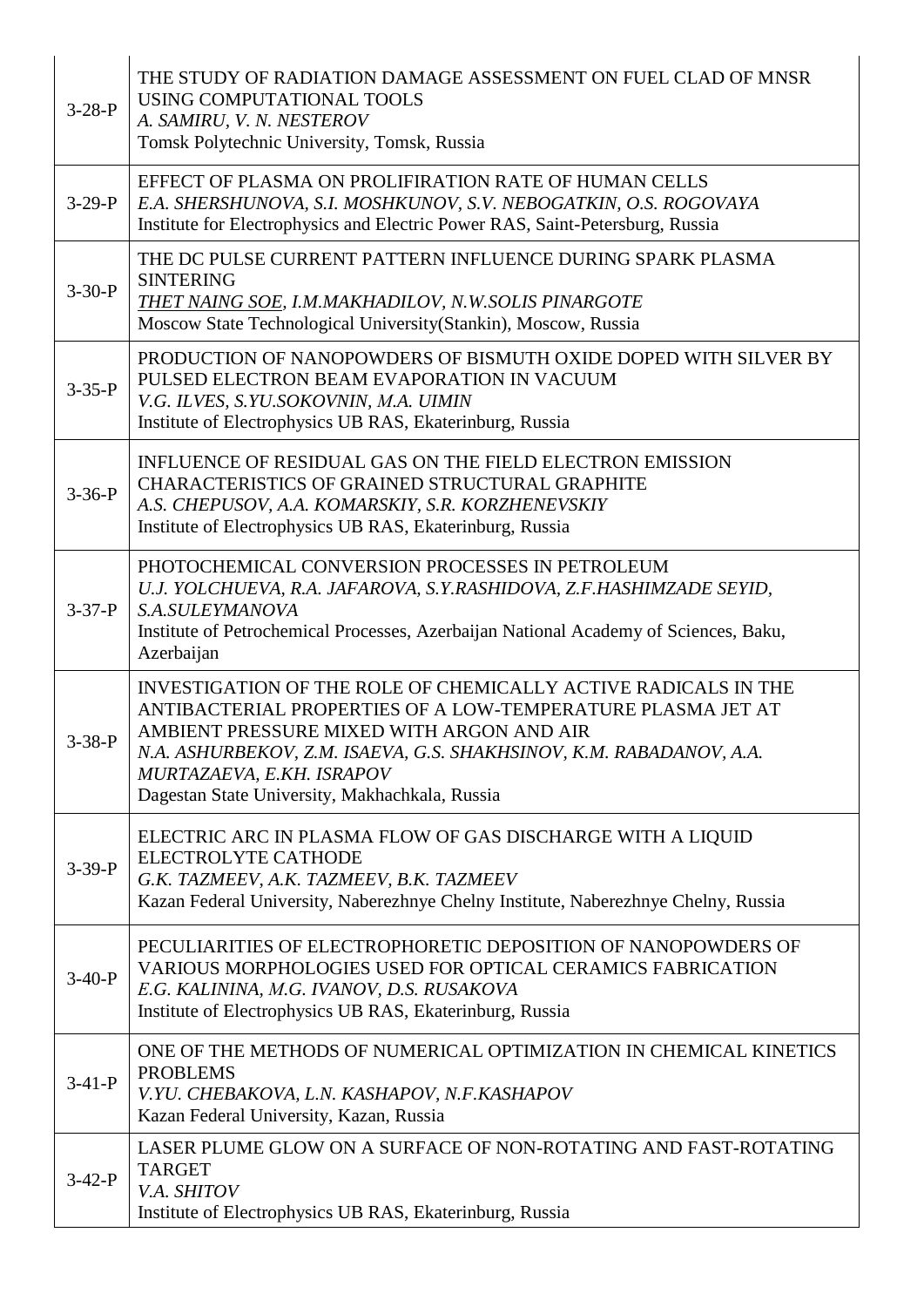| $3-43-P$     | SYNTHESIS OF CEMENT CLINKER USING PLASMA TECHNOLOGY<br>R.YU. BAKSHANSKIY, N.K. SKRIPNIKOVA, V.V. SHEKHOVTSOV, M.A. SEMENOVYKH<br>Tomsk State University of Architecture and Building, Tomsk, Russia                                                                                       |
|--------------|-------------------------------------------------------------------------------------------------------------------------------------------------------------------------------------------------------------------------------------------------------------------------------------------|
| $3-44-P$     | OBTAINING GLASS-CRYSTALLINE MATERIALS USING ARC PLASMA<br>R.YU. BAKSHANSKIY, G.G. VOLOKITIN, N.K. SKRIPNIKOVA, V.V. SHEKHOVTSOV,<br>M.A. SEMENOVYKH<br>Tomsk State University of Architecture and Building, Tomsk, Russia                                                                 |
| $4-01-P$     | COMBINED ELECTRIC DISCHARGE "ARC + DISCHARGE WITH LIQUID<br>ELECTROLYTE CATHODE"<br>G.K. TAZMEEV, B.A. TIMERKAEV, K.K. TAZMEEV<br>Kazan Federal University, Naberezhnye Chelny Institute, Naberezhnye Chelny, Russia                                                                      |
| $4 - 05 - P$ | MEASUREMENT OF THE ELECTRON BEAM ENERGY IN A SOURCE WITH A<br>PLASMA ANODE AND THE BEAM EXTRACTION INTO THE ATMOSPHERE<br><b>THROUGH A FOIL WINDOW</b><br>E.N. ABDULLIN, G.F. BASOV<br>Institute of High Current Electronics SB RAS, Tomsk, Russia                                        |
| $4-09-P$     | CATHODIC ARC DISCHARGE SYSTEM WITH LANTHANUM HEXABORIDE<br>CATHODE FOR BORON-CONTAINING PLASMA GENERATION<br>A.S. BUGAEV, V.I. GUSHENETS, E.M. OKS, V.P. FROLOVA<br>Institute of High Current Electronics SB RAS, Tomsk, Russia                                                           |
| $4 - 11 - P$ | <b>INVESTIGATION OF SEPARATE DISCHARGE PROCESSES IN A HIGH-VOLTAGE</b><br>NANOSECOND COMBINED SWITCH<br>P.P GUGIN, P.A. BOKHAN, N.A. GLUBOKOV, D.E. ZAKREVSKY<br>Rzhanov Institute of Semiconductor Physics SB RAS, Novosibirsk, Russia                                                   |
| $4 - 15 - P$ | EFFECT OF EXTINCTION BEAM-PLASMA DISCHARGE WHILE THE INJECTION<br>THERMOELECTRONS DURING TRANSPORTATION OF THE ELECTRON BEAM IN<br>THE FOREVACUUM PRESSURE RANGE<br>A.A ZENIN, I.YU. BAKEEV, A.S. KLIMOV<br>Tomsk State University of Control Systems and Radioelectronics, Tomsk, Russia |
| $4-16-P$     | FEATURES OF GLOW DISCHARGE IGNITION THROUGH A SMALL HOLE IN THE<br>HOLLOW CATHODE OF A LARGE VOLUME<br>A.S. KLIMOV, I.YU. BAKEEV, V.T. TRAN, E.M. OKS, A.A. ZENIN<br>Tomsk State University of Control Systems and Radioelectronics, Tomsk, Russia                                        |
| $4 - 17 - P$ | HIGH VOLTAGE CAPACITOR FOR POWER SUPPLY SYSTEM<br>D.V.MOLCHANOV, A.D.LENSKIY, D.V.RYBKA<br>Institute of High Current Electronics SB RAS, Tomsk, Russia                                                                                                                                    |
| $4 - 20 - P$ | HIGH-POWER RADIO FREQUENCY GENERATOR FOR PLASMA APPLICATIONS<br>V.E. PATRAKOV, D.A. LISOVSKY<br>Institute of Electrophysics UB RAS, Ekaterinburg, Russia                                                                                                                                  |
| $4 - 22 - P$ | INFLUENCE OF PLANAR MAGNETRON DISCHARGE PARAMETERS ON SPATIAL<br>DISTRIBUTION OF ION CURRENT DENSITY AND SUBSTRATE TEMPERATURE<br>M.V. SHANDRIKOV, E.M. OKS, A.V.VIZIR, G.YU.YUSHKOV<br>Institute of High Current Electronics SB RAS, Tomsk, Russia                                       |
| $4 - 23 - P$ | INFLUENCE OF WORKING PRESSURE ON MASS-TO-CHARGE ION STATE IN A<br>HIGH-CURRENT PULSED PLANAR MAGNETRON DISCHARGE PLASMA<br>M.V. SHANDRIKOV, E.M. OKS, A.V.VIZIR, G.YU.YUSHKOV<br>Institute of High Current Electronics SB RAS, Tomsk, Russia                                              |